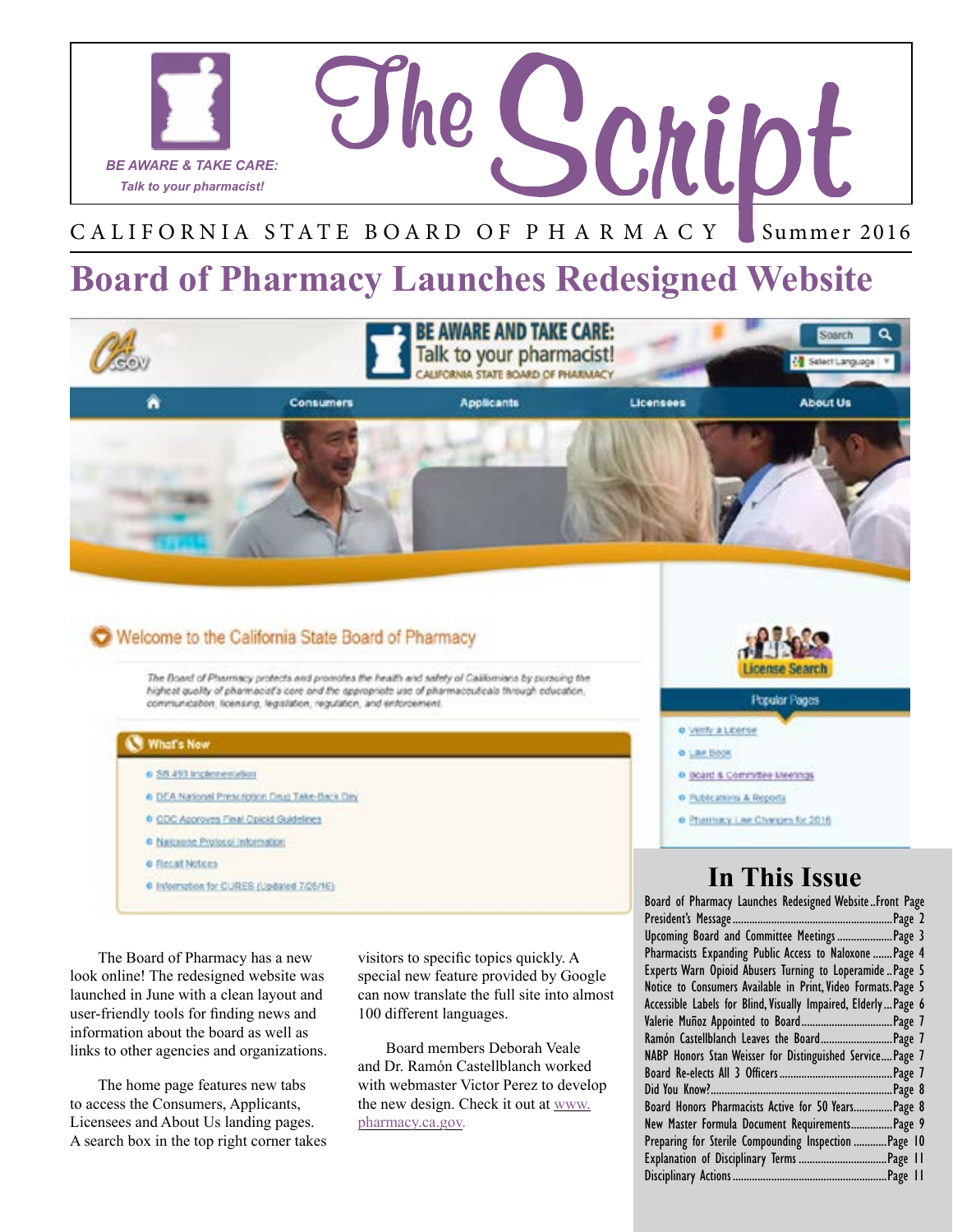<span id="page-1-0"></span>

**President's Message**  By Amy Gutierrez, PharmD President, Board of Pharmacy

Drug overdoses have become one of the leading causes of accidental death in the United States, with opioid addiction driving this epidemic. According to the CDC, over 259 million prescriptions were written for opioids in 2012 - more than enough to give every American his or her own bottle of pills.

Earlier this year, the CDC issued new prescribing guidelines for the use of opioids in chronic pain, focusing on the use of nonopioid therapy for chronic pain and promoting the use of lower opioid treatment doses to reduce risk. As pharmacists, we play an important role in promoting the safe prescribing of opioids and promoting communication to the healthcare community and our patients of the inherent risks associated with the long-term use of opioids.

One of the available tools to identify patients who may be at risk is California's prescription drug monitoring program - CURES. The CURES system is readily available to all pharmacists who have registered, allowing for review of

patient-specific prescription dispensing history for Schedule II-IV drugs from all California-licensed pharmacies. This access helps identify patients at risk and is a critical tool for pharmacists who dispense controlled substance prescriptions.

Recent legislation required that all pharmacists with active licenses apply for registration in CURES by July 1, 2016. Through statewide efforts to maximize awareness, education and active participation by pharmacists, almost 95 percent of all California licensed pharmacists were registered to access the CURES program by this past July. Not only are pharmacists registered - we are using the CURES system, with almost 500,000 patient activity reports accessed monthly by pharmacists.

Active access to CURES reports for applicable patients is encouraged for all pharmacists, as is integration of CURES report review into daily pharmacy practice. The CURES reporting process is intuitive, and information on the use of CURES is available via link from the board's [website](http://www.pharmacy.ca.gov/licensees/cures.shtml). The board has posted a "Red Flags" video to assist pharmacists in providing appropriate review of opioid prescriptions. Every pharmacist is encouraged to watch this video and walk through the various patient vignettes presented.

Over the last few years, the board has been working to develop and implement multiple major regulations that are providing California the ability to lead the nation in promoting pharmacy practice. Much of this work is nearing completion, as highlighted below:

The board has secured

regulations creating state protocols so that pharmacists may provide nicotine replacement products and self-administered hormonal contraception to patients under their own authority. Regulations were recently approved that provide pharmacists with greater autonomy to vaccinate patients under the education and skills they have obtained as licensed pharmacists under the state protocol. In addition, the first of two advanced practice pharmacist (APP) regulations was also recently approved, paving the way for communitybased pharmacist training as a route for APP qualification.

- Under final administration review are additional SB 493 regulations that allow pharmacists to provide services for travel medications and another regulation outlining qualification requirements for the new licensure category of advanced practice. Both of these are at the final stage of administration approval, with our hope that these regulations are approved and in place in the next few months.
- The board is nearing completion of its work on a major overhaul of compounding regulations for general and sterile compounding. The implementation of these regulations will represent a major effort for the board and com-

*See President's Message Page 3*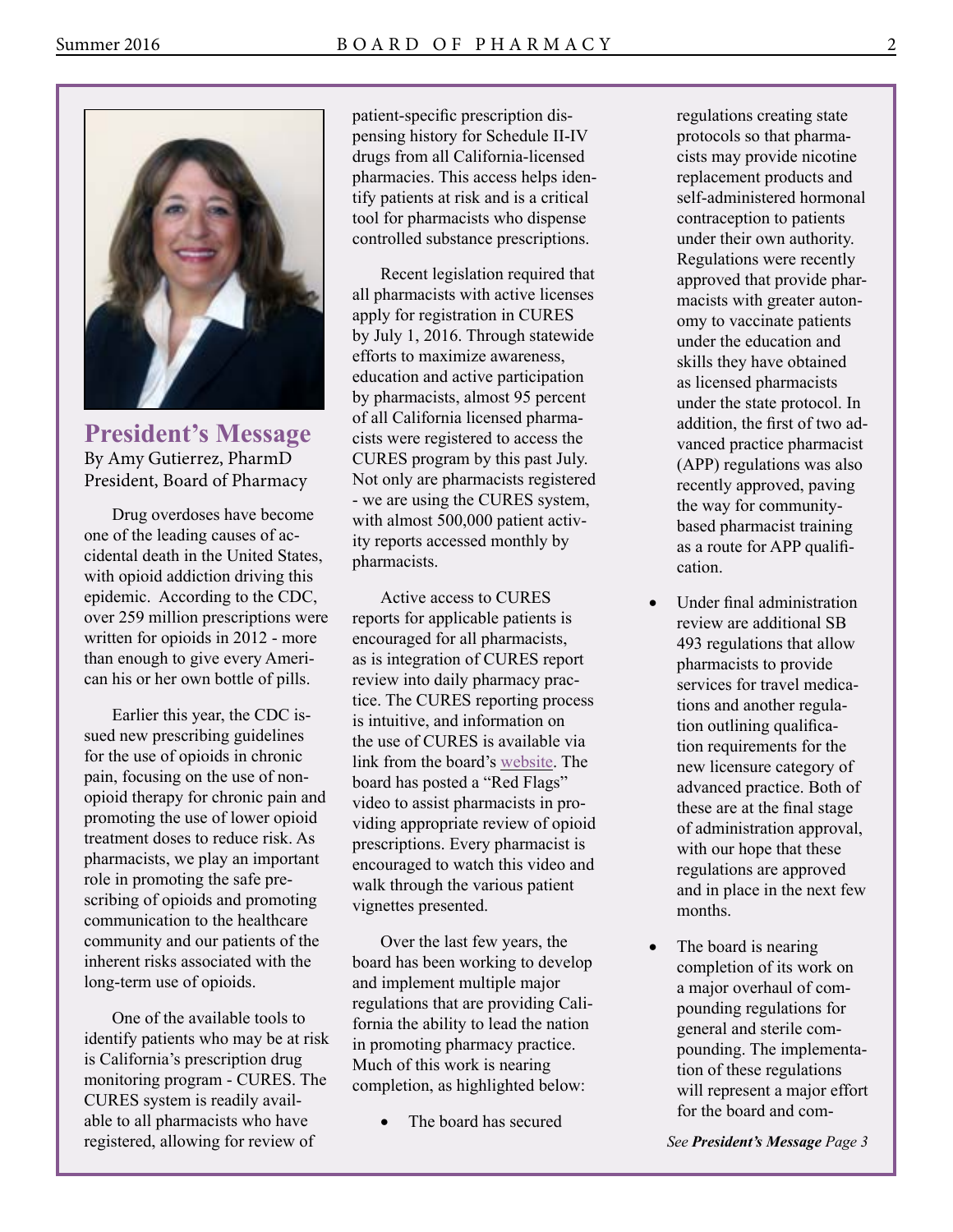### <span id="page-2-0"></span>**President's Message**

*Continued from Page 2* 

pounding community and hospital pharmacies.

The board is also nearing completion of work for requirements for pharmacies to provide drug take-back services for the public, a rulemaking the board hopes to have in place by the end of 2016. This regulation relies upon the federal Drug Enforcement Administration's drug take-back requirements and establishes parameters for collection receptacles in pharmacies, hospitals and skilled-nursing facilities as well as the use of mailback envelopes to provide

options for consumers who desire to remove unwanted medications from their homes.

The board's Communication and Public Education Committee recently began examining the Affordable Care Act's requirements for pharmacy translations and interpreters for patients in 15 languages. Section 1557 of the Affordable Care Act forbids discrimination in health care because of race, color, national origin, age, disability and sex. This section of the act took effect July 18, 2016, and will likely result

in impact to multiple current state pharmacy regulations.

Thank you to every stakeholder who took the time to attend a board meeting or submit public comments for the multiple pending regulations that have either been approved or are pending final approval. Your participation and voice have resulted in our ability to finalize meaningful regulations that will directly affect the provision of safe care for the consumers who rely on our pharmacies.

If you have not already done so, I encourage you to attend a board meeting and provide a voice on the future of your profession.

# **Mark Your Calendar for Upcoming Board, Committee Meetings; CE Credit Available For Pharmacists, Pharmacy Technicians**

Information regarding locations and agendas for all board and committee meetings is posted at the board's website, [www.pharmacy.ca.gov,](http://www.pharmacy.ca.gov/) at least 10 days before each meeting.

Packets of background material with information for agenda items are available for download from the website about five days before each meeting. The agenda and meeting materials are available on the board's website.

For most meetings, pharmacists and pharmacy technicians who attend in person may be awarded six CE hours. Signing in and out on the day of the meeting will be required for CE credit.

Meetings of the California State Board of Pharmacy in 2016 are scheduled for September 22, 2016, in Southern California and October 26-27, 2016, in San Jose. Board meetings are webcast, when feasible.

Upcoming meetings of committees for 2016 are:

- Communication and Public Education Committee: December 1, 2016
- Licensing Committee: September 27, 2016

As additional meetings are scheduled, they will be posted on the board's website. Minutes of meetings also are posted online.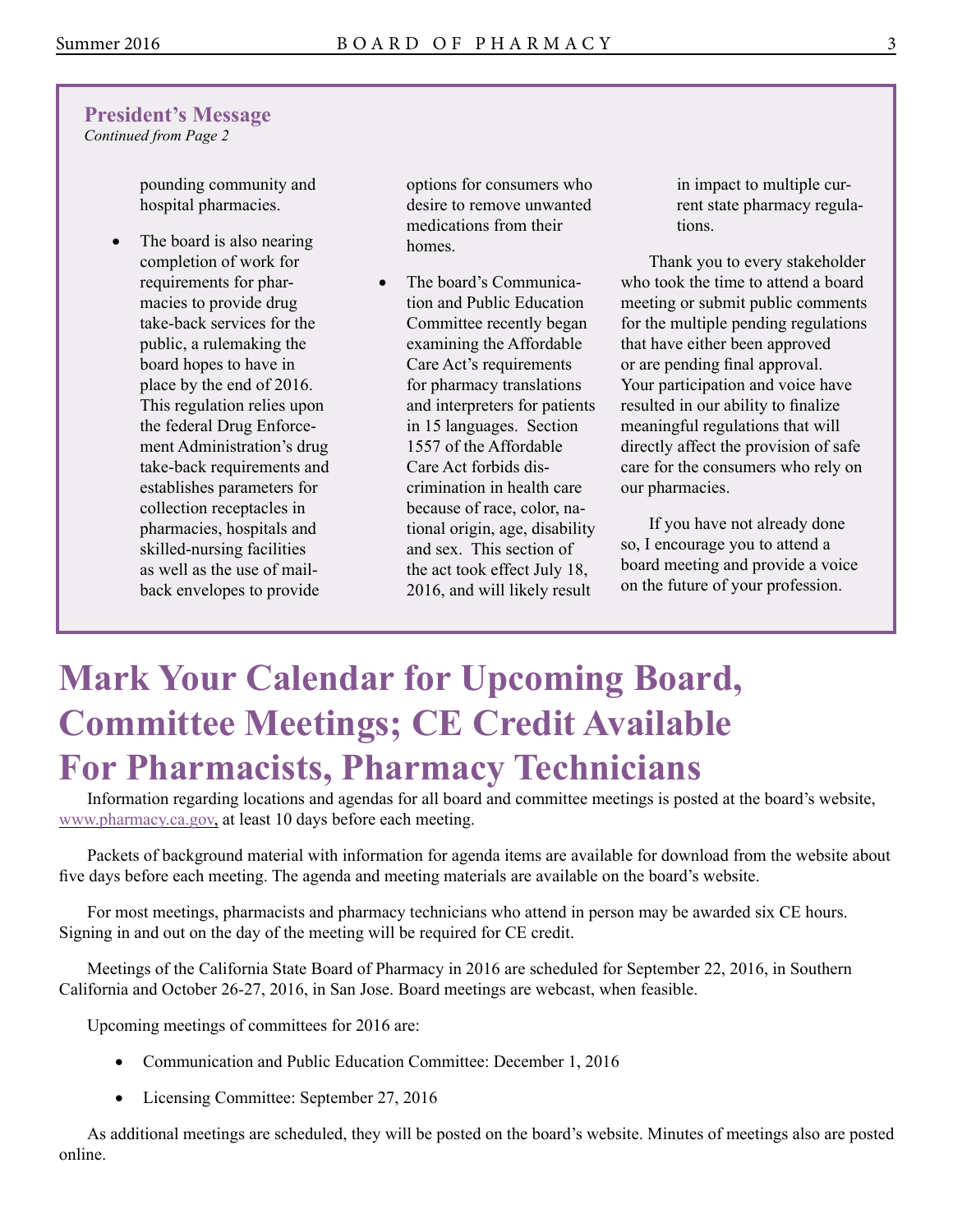# <span id="page-3-0"></span>**Protocol Enables Pharmacists to Expand Public Access to Antidote for Opioid Overdose**

California pharmacists are taking a more active role in efforts to prevent deaths from opioid overdoses by increasing access to naloxone hydrochloride, a medication that reverses opioid overdose.

Authority for pharmacists to furnish naloxone was established by AB 1535 (Bloom), which was passed in 2014. The law authorized the furnishing of naloxone pursuant to a protocol developed by the Board of Pharmacy and approved by the Medical Board of California. The medication may be administered by intramuscular injection, intranasal spray or auto-injector.

The protocol, in California Code of Regulations Title 16, section 1746.3, lays out specific requirements for pharmacists to screen potential recipients and to provide training in preventing, recognizing and responding to opioid overdose and in administering naloxone. In addition, the protocol requires pharmacists to complete at least one hour of approved continuing education training on all forms of naloxone hydrochloride before furnishing the medication.

The protocol requires pharmacists to determine whether the potential recipient (A) uses illicit or prescription opioids or (B) "is in contact" with anyone who uses illicit or prescription opioids. The pharmacist also must determine whether the person to whom the drug would be administered has a known sensitivity to naloxone; if so, the pharmacist may not provide the drug.



Translated screening questions for potential recipients of naloxone whose primary language is traditional Chinese, Korean, Russian, Spanish, Tagalog or Vietnamese are available on the Board of Pharmacy website at [http://www.](http://www.pharmacy.ca.gov/licensees/naloxone_info.shtml)  [pharmacy.ca.gov/licensees/naloxone\\_info.](http://www.pharmacy.ca.gov/licensees/naloxone_info.shtml) [shtml.](http://www.pharmacy.ca.gov/licensees/naloxone_info.shtml) 

The protocol also requires pharmacists to counsel and provide recipients with information about the medication, including "dosing, effectiveness, adverse effects, storage conditions, shelf-life, and safety." The recipient is not permitted to waive the required consultation. The pharmacist also must provide any available information or referrals to appropriate resources to any recipient who "indicates interest in addiction treatment, recovery services, or medication disposal resources at this time."

As members of a health care team, pharmacists may recommend that patients filling prescriptions for opioids ask

their doctors to also prescribe naloxone. Alternatively, pharmacists may on their own suggest that patients filling prescriptions for opioid medications also obtain naloxone.

If the recipient is also the person to whom the naloxone would be administered, the recipient is considered a patient for purposes of the protocol. If the patient consents, section 1746.3(c) (7) requires the pharmacist to "notify the patient's primary care provider of any drug(s) and/or device(s) furnished, or to enter the appropriate information in a patient record system shared with the primary care provider, as permitted by the patient and the primary care provider."

If the patient does not have a primary care provider or does not consent to notification, section 1746.3(c)(7) requires the pharmacist to "provide a written record of the drug(s) and/or devices(s) furnished and advise the patient to consult an appropriate health care provider of the patient's choice."

The full text of California Code of Regulations section 1746.3 is available at [http://www.pharmacy.ca.gov/publications/](http://www.pharmacy.ca.gov/publications/naloxone_protocol.pdf) [naloxone\\_protocol.pdf.](http://www.pharmacy.ca.gov/publications/naloxone_protocol.pdf)

A fact sheet about naloxone is available on the Board of Pharmacy web site at [http://www.pharmacy.ca.gov/](http://www.pharmacy.ca.gov/publications/naloxone_fact_sheet.pdf)  [publications/naloxone\\_fact\\_sheet.pdf.](http://www.pharmacy.ca.gov/publications/naloxone_fact_sheet.pdf)

The Board of Pharmacy Prescription Drug Abuse Prevention page, including public service announcement videos, is available at [http://www.pharmacy.ca.gov/](http://www.pharmacy.ca.gov/consumers/rx_abuse_prevention.shtml) [consumers/rx\\_abuse\\_prevention.shtml](http://www.pharmacy.ca.gov/consumers/rx_abuse_prevention.shtml).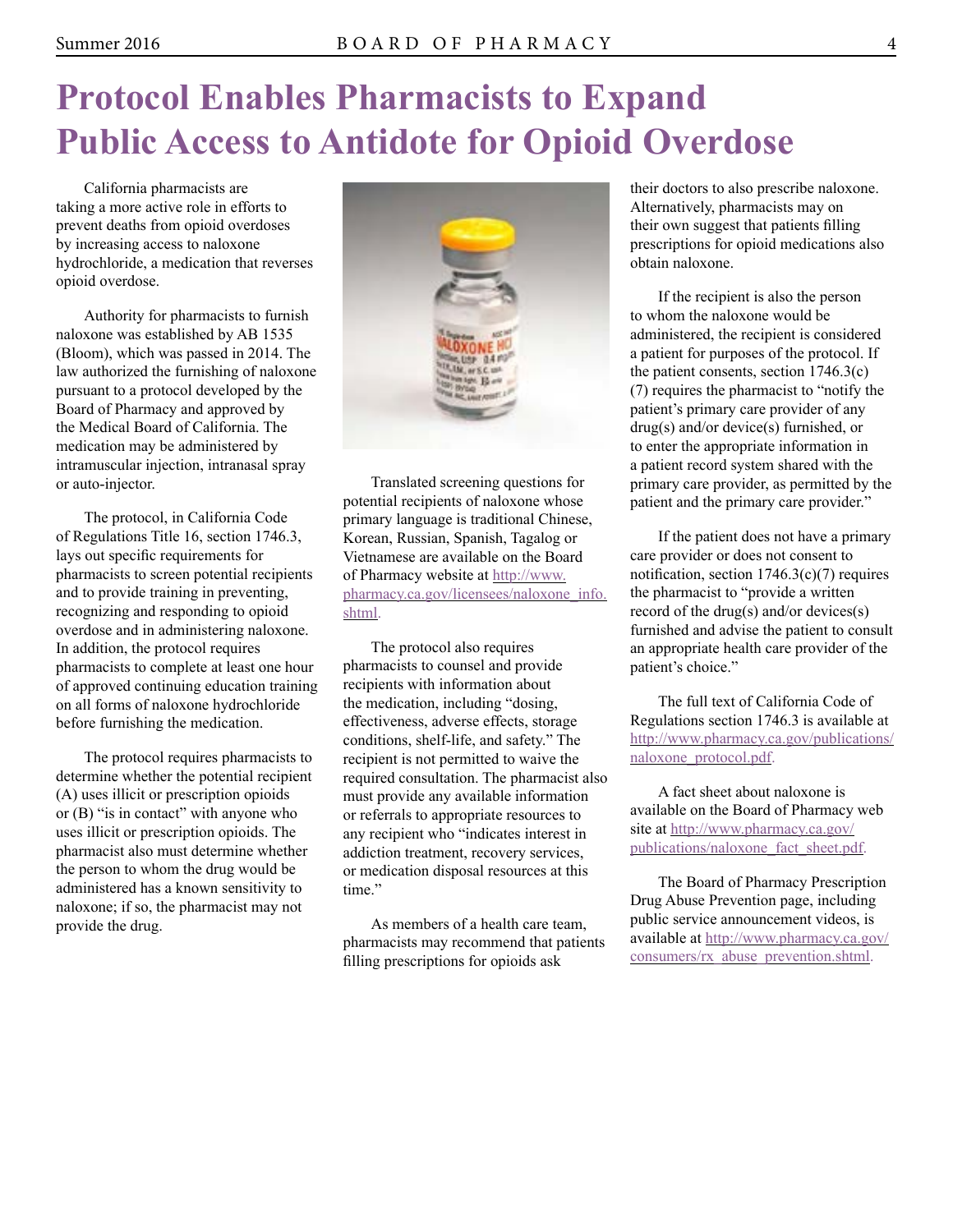# <span id="page-4-0"></span>**Experts Warn Opioid Abusers Are Turning To Common Anti-Diarrhea Drug Loperamide**



As efforts to halt opioid abuse continue, experts warn that a growing number of people who abuse painkillers are turning to an unlikely alternative: loperamide, an anti-diarrhea medicine that is widely sold over the counter as Imodium and other brands. For some who take massive doses to ease withdrawal symptoms or get high, the results can fatal.

A recent report in the Annals of Emergency Medicine studied two cases of substance abusers in New York who overdosed on loperamide and died. A statement issued with the report by the American College of Emergency Physicians said that

loperamide is "safe in therapeutic doses but extremely dangerous in high doses."

In June, the U.S. Food and Drug Administration warned that taking excessive amounts of loperamide can cause serious problems with heart rhythm and lead to death. Out of 48 cases of serious heart problems associated with loperamide that the FDA received between 1976 and 2015, more than half were reported after 2010.

Although the active ingredient in loperamide is an opioid, the medication has been approved by the FDA since 1976 to help control diarrhea. The maximum approved daily dose is 8 milligrams for over-the-counter use and 16 milligrams for prescription use.

But in a 2012 study of almost 1,300 loperamide abusers who posted in online forums, some reported taking 70 to 100 milligrams a day. Seventy percent reported taking "megadoses" to alleviate opioid withdrawal symptoms, while 25 percent said they did so in an effort to produce euphoria.

Researchers say the fatal overdoses in New York reflect a broader and growing trend of loperamide abuse. The American College of Emergency Physicians said the Upstate New York Poison Center had a seven-fold increase in calls regarding abuse or misuse of loperamide from 2011 to 2015. Meanwhile, national poison call centers reported a 71 percent increase in loperamide cases from 2011 to 2014.

"Loperamide's accessibility, low cost, over-the-counter legal status and lack of social stigma all contribute to its potential for abuse," said William Eggleston, a doctor of pharmacy and lead author of the Annals of Emergency Medicine study.

"Our nation's growing population of opioid-addicted patients is seeking alternative drug sources with prescription opioid medication abuse being limited by new legislation and regulations," Dr. Eggleston said. "Health care providers must be aware of increasing loperamide abuse and its under-recognized cardiac toxicity. This is another reminder that all drugs, including those sold without a prescription, can be dangerous when not used as directed."

### **"Notice to Consumers" Available in Various Formats**

California Code of Regulations section 1707.6 requires pharmacies to display a Notice to Consumers as specified in subsection (b). Full-size posters in English and Spanish are available to be [ordered](https://www.dca.ca.gov/webapps/pharmacy/pubs_request.php) at the board's website. Smaller versions Chinese, Korean, Russian, Spanish, Tagalog and Vietnamese may be printed or [ordered](https://www.dca.ca.gov/webapps/pharmacy/pubs_request.php) at the board's website.

As an alternative to a printed format, Section 1707.6 allows pharmacies to display the Notice to Consumers on a video screen. The Notice to Consumers is available in [video format](http://www.pharmacy.ca.gov/publications/ntc.shtml) in English and Spanish at the Board of Pharmacy's website under ["Publications for Applicants and Licensees."](http://www.pharmacy.ca.gov/publications/pubs_for_licensees.shtml) Both versions can be downloaded as PowerPoint presentations.

A pharmacy also may seek approval of another format or display methodology from the Board of Pharmacy's Executive Officer.

Section 1707.6 (a)(1)-(4) lists specific requirements for displaying the Notice to Consumers on a video screen instead of in printed form. The section requires:

- (1) The video screen is at least 24 inches, measured diagonally;
- (2) The pharmacy utilizes the video image notice provided by the Board of Pharmacy;
- (3) The text of the notice remains on the screen for a minimum of 60 seconds; and
- (4) No more than five minutes elapses between displays of any notice on the screen, as measured between the time that a one-screen notice or the final screen of a multi-screen notice ceases to display and the time that the first or only page of that notice re-displays.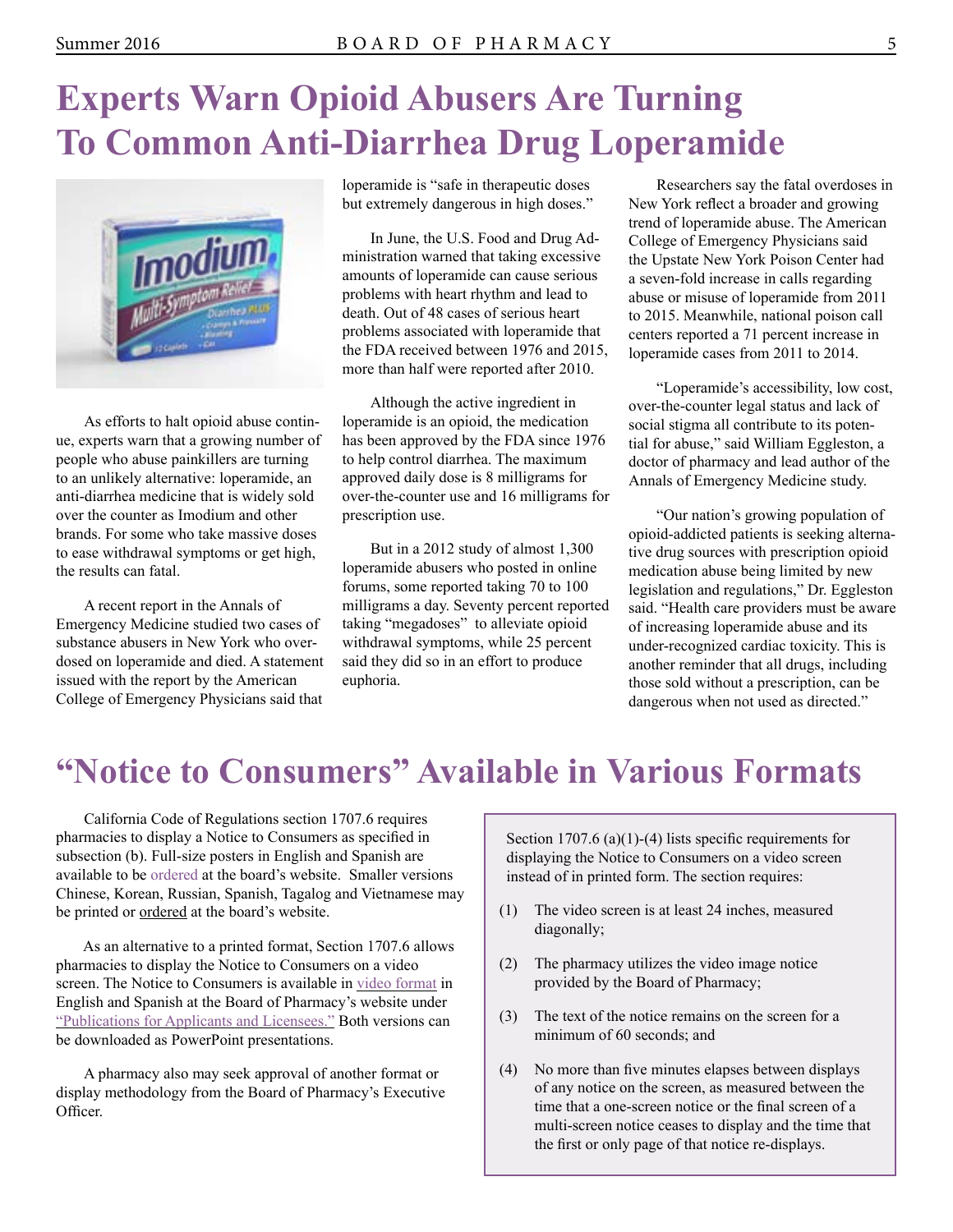# <span id="page-5-0"></span>**Federal Group Recommends Best Practices For Making Prescription Drug Labels Accessible To Blind, Visually Impaired, Elderly Patients**



Federal best practices for prescription drug containers have been developed to make it easier for people who are blind, visually impaired or elderly to access label information.

The recommended best practices were developed by a working group of consumer and drug industry advocates convened by the United States Access Board under the Food and Drug Administration Safety and Innovation Act (Public Law 112-144, 126 Stat. 993).

The working group stated that people who cannot read printed prescription labels because of visual impairment "all too often take the wrong medication, the wrong amount, at the wrong time and under the wrong instructions." The group also noted that most people who become blind or visually impaired do so after age  $60 - a$  time when many take multiple medications and have physical and cognitive conditions that increase the need for "safe, consistent, reliable and independent access" to drug label information.

Recommendations of the federal working group include:

- Encourage patients to communicate their needs to pharmacists.
- Follow universal patient-centered prescription drug container label standards.
- Make container labels available in audible, braille and large-print formats. Explain the choices and provide the format selected by the patient.
- Ensure that duplicate accessible labels preserve the integrity of the print prescription label.
- Subject accessible prescription labels to the same quality control processes used for print labels to ensure accuracy and patient safety.
- Maintain patient privacy (HIPPA rules) when preparing accessible drug labels.
- Keep a sufficient inventory of supplies to provide accessible labels.
- Provide drugs with an accessible label within the same time frame as would be provided to patients without visual impairments.
- Don't impose an extra fee to cover the cost of providing an accessible drug label.
- Ensure durability of accessible label formats until the prescription expiration date.
- Select a container that best supports the type of accessible label provided.
- Ensure all required information contained on the print prescription drug label is provided in the same sequence on the accessible label.
- Include in accessible labels the information on warning labels added to the container at the pharmacist's discretion.

A variety of methods and technologies exist to enable blind, visually impaired and elderly people to access information on prescription labels, including:

- Hard copy labels printed in large type or braille.
- Digital voice or text-to-speech recorders – "Talking bottles" that use a small electronic device attached to a drug container to read the label information aloud.
- Radio Frequency Identification Device (RFID) tags – Attaching RFID tags to drug containers that enable a dedicated device used by the patient to read the label aloud.
- Smart devices and computers equipped with electronic braille, large text and audio technology to access electronic text.

A brochure listing the best practices was issued in June 2016 by the National Council on Disability. The brochure is available at [http://www.ncd.gov/sites/](http://www.ncd.gov/sites/default/files/ADLP_508.pdf) [default/files/ADLP\\_508.pdf](http://www.ncd.gov/sites/default/files/ADLP_508.pdf).

Additional information about the recommended best practices and a link to the working group's [full report](https://www.access-board.gov/guidelines-and-standards/health-care/about-prescription-drug-container-labels/working-group-recommendations) is available at [https://www.access-board.](https://www.access-board.gov/guidelines-and-standards/health-care/about-prescription-drug-container-labels)  [gov/guidelines-and-standards/health-care/](https://www.access-board.gov/guidelines-and-standards/health-care/about-prescription-drug-container-labels)  [about-prescription-drug-container-labels.](https://www.access-board.gov/guidelines-and-standards/health-care/about-prescription-drug-container-labels)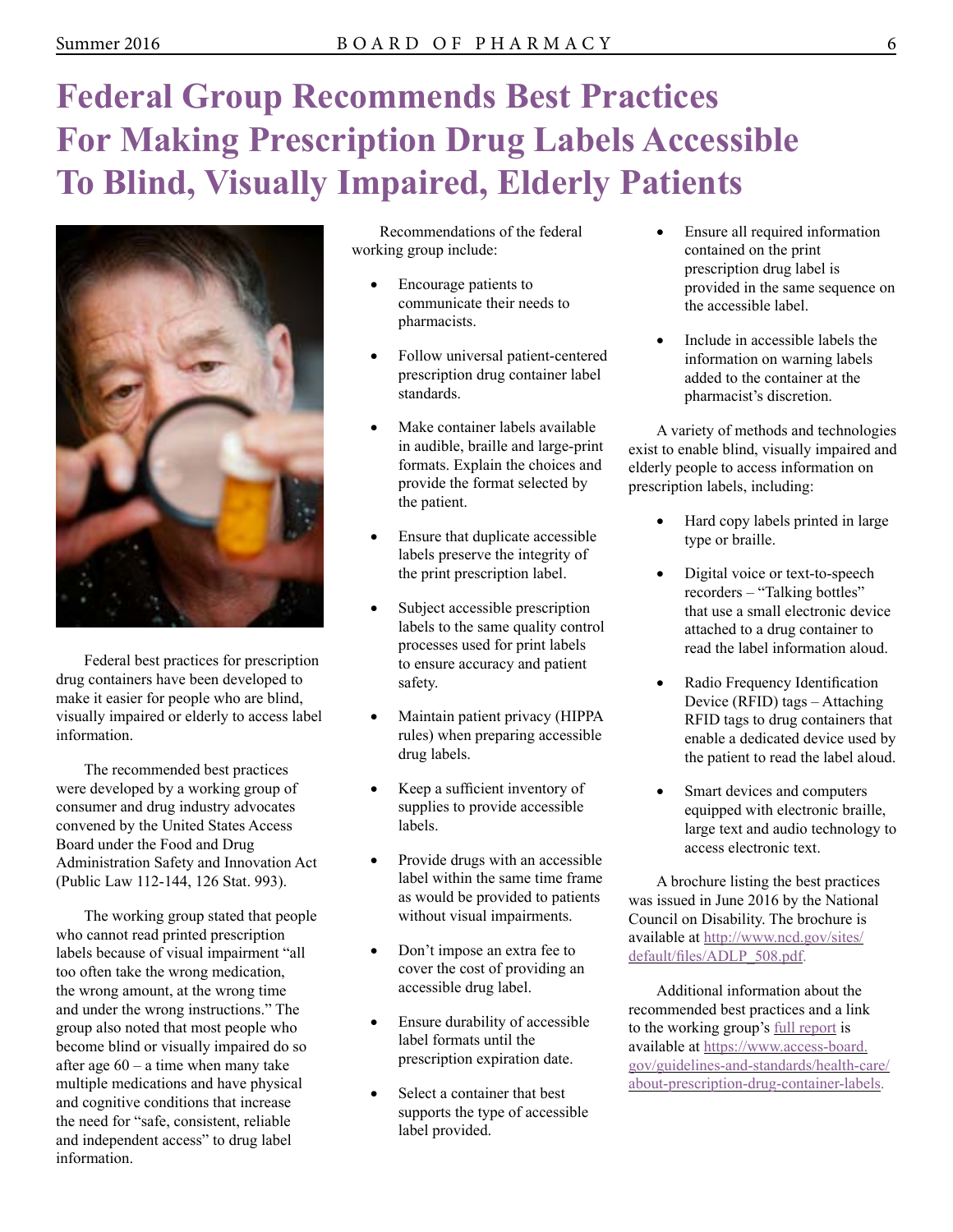### <span id="page-6-0"></span>**Valerie Muñoz Appointed to Board**



Valerie Muñoz of La Puente was appointed in July as a public member of the Board of Pharmacy by the Senate Rules Committee.

Ms. Muñoz is mayor of La Puente and has served on the City Council since 2014. She is a delegate to the California Contract Cities Association and an alternate to the League of California Cities and the Foothill Transit Authority board.

She works as a practice and human resources manager

for an optometry business. She earned a master's degree in leadership and organizational studies and a bachelor's degree in organizational studies from Azusa Pacific University.

# **Ramón Castellblanch Leaves After 2 Terms as Public Member**

Board of Pharmacy member Ramón Castellblanch, Ph.D., is leaving after two terms as a public member of the board.

Dr. Castellblanch was appointed to the board by the Senate Rules Committee in 2009 and was reappointed in 2012. He served most recently on board's Communication and Public Education Committee and the Legislation and Regulation Committee. Dr. Castellblanch previously served as the Chairperson on the Prescription Drug Abuse Subcommittee. Dr. Castellblanch was a supporter of patientcentered prescription labels, translation and interpreter



services for pharmacy patients, prescription drug abuse awareness and education as well as consumer health education.

# **NABP Honors Stanley C. Weisser With Top Award for Distinguished Service**

The National Association of Boards of Pharmacy (NABP) has presented its highest honor, the Lester E. Hosto Distinguished Service Award, to California State Board of Pharmacy Member Stanley C. Weisser.

Mr. Weisser was honored for "his strong commitment to protecting the public health and his successful advancement of higher standards and stronger oversight for sterile compounding pharmacies," the NABP said in a written statement. The award was presented at the NABP's 112<sup>th</sup> Annual Meeting May 14-17, 2016, in San Diego.

A member of the California State Board of Pharmacy since 2007, Mr. Weisser served as president from 2010 to 2015. As chairman of



the SB 493 Implementation Committee, he led efforts to specify requirements for licensing advanced practice pharmacists in California and to develop three state protocols and two additional regulations to implement extended care requirements. He is an associate clinical professor

# **Board Re-elects All 3 Officers**

Board of Pharmacy President Amy Gutierrez, Vice President Deborah Veale and Treasurer Victor Law were re-elected as officers at a board meeting on April 27.

Dr. Gutierrez joined the board in 2012. She worked at the Los Angeles County Department of Health Services since 1984 and has served as chief pharmacy officer and director of pharmacy since 2006. Dr. Gutierrez earned a doctorate in pharmacy from the University of Southern California, School of Pharmacy.

Ms. Veale has served on the board since 2010. She has been director of payer relations for CVS Pharmacy since 2006 and previously served in several positions with Albertsons/ Sav-On Drugs. She earned a pharmacy degree from the University of Iowa, College of Pharmacy.

Mr. Law has been a board member since 2012. He has served as chief pharmacist and president at Alpha Medical Pharmacy Inc. since 1987. He earned a bachelor's degree in pharmacy from the University of Oklahoma in 1976.

at Loma Linda University School of Pharmacy and serves on the executive committee of Redlands Community Hospital and the Board of Trustees of University of Redlands.

The Lester B. Hosto Distinguished Service Award recognizes individuals whose efforts to protect the public health greatly further the goals and objectives of the NABP. The award is named in memory of former NABP President Lester E. Hosto, whose contributions to the pharmacy practice were recognized by practitioners in his state, pharmacy leaders across the nation and former U.S. President Bill Clinton.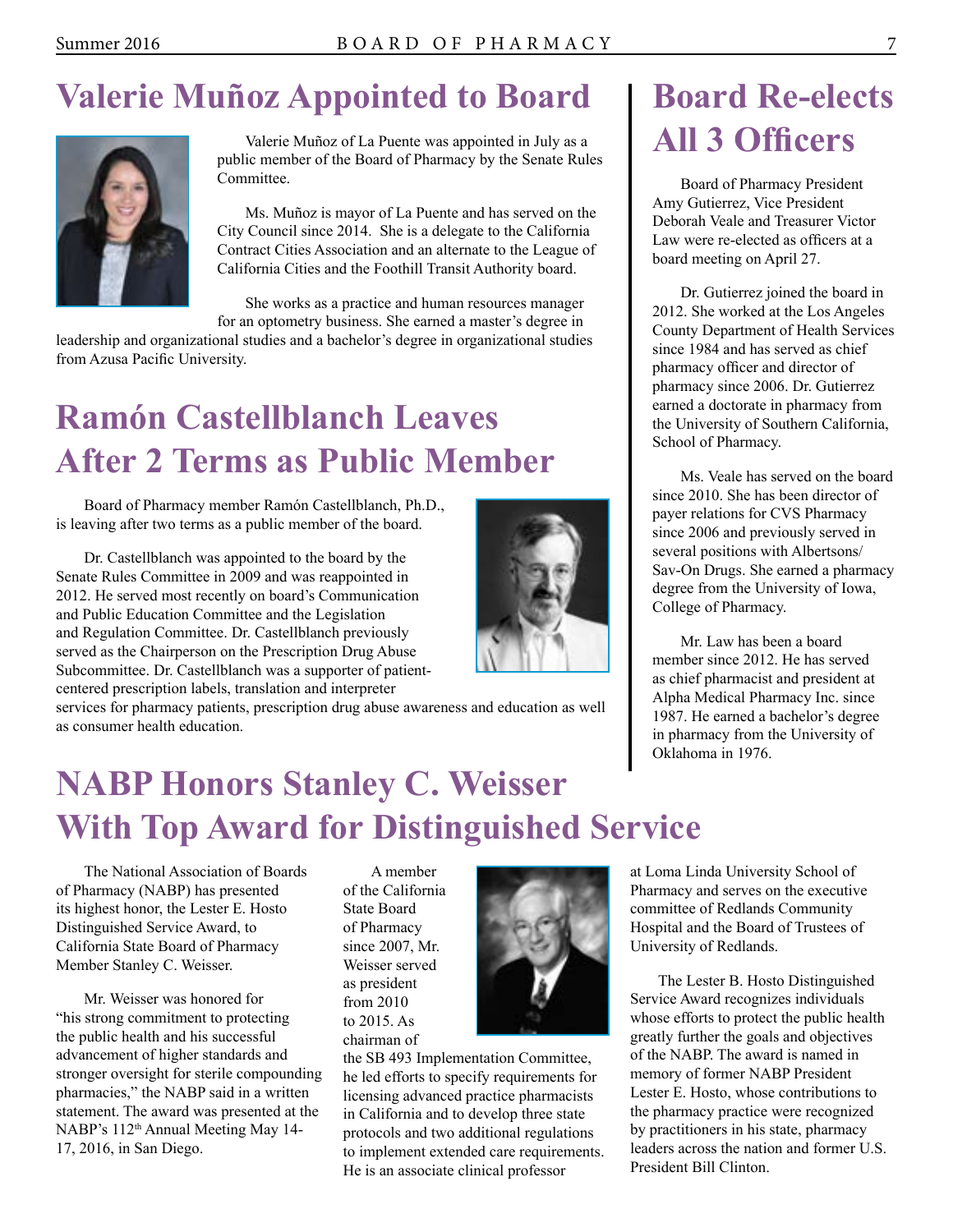# <span id="page-7-0"></span>**Did You Know?**

Almost six of every 10 licensed pharmacists in California are women. According to the California State Board of Pharmacy, 58 percent of the 35,526 registered pharmacists with California addresses on file are women, compared with 42 percent who are men.

### California Pharmacists by Gender



Data as of 6-15-2016

The California numbers reflect a national trend. A 2014 National Pharmacist Workforce Study issued by the American Association of Colleges of Pharmacy reported that women made up 57.1 percent of actively practicing pharmacists in the United States.

In addition, female pharmacists in California are mostly younger than their male colleagues. More than half – 51 percent – of licensed female pharmacists who are California residents are between the ages of 30 and 44. Meanwhile, 53 percent of licensed male pharmacists who live in the state are 50 or older.



As of June 15, 2016, a total of 41,586 pharmacists were licensed by the Board of Pharmacy with active licenses. The total includes 5,947 pharmacists with addresses in other states and an additional 113 with addresses outside the United States.

# **Board Recognizes Registered Pharmacists For 50 Years of Service**

The Board of Pharmacy pays tribute to those who have been registered California pharmacists on active status for at least 50 years. The board recognizes these individuals and gratefully acknowledges their years of contribution to the pharmacy profession. These pharmacists may take great pride in being part of such an honorable profession for so long.

Pharmacists who recently received a certificate commemorating 50 years of service and were invited to attend Board meetings to be publicly honored are:

 *Hill, Archie Richard Santa Rosa, CA Lyons, Noel E. Chico, CA Marotto, Ronald Raymond Goleta, CA Petroni, Frank Gary Atascadero, CA*  Siu, Kienki  *Siu, Kingmun Alameda, CA Sudalter, Lawrence Santa Clara, CA Taj, Patricia Kawase San Ramon, CA Zingarelli, Robert N. Fresno, CA Freeman, Lary E. Incline Village, NV Blair, William J. Santa Ana, CA Chaplain, Raymond Miles San Clemente, CA Gerome, Norman Louis Calabasas, CA Heincy, Charles Daniel Granite Bay, CA Horowitz, Kenneth N. Hermosa Beach, CA Hutchison, Loyal Dwayne Stockton, CA Mariottini, Raymond E. Hollister, CA* 

 $Fort Jones, CA$ 

The following pharmacists were honored for being licensed for 50 years at a previous Board meeting:



*Phillip E. Grauss Loyal D. Hutchison Kingman Siu*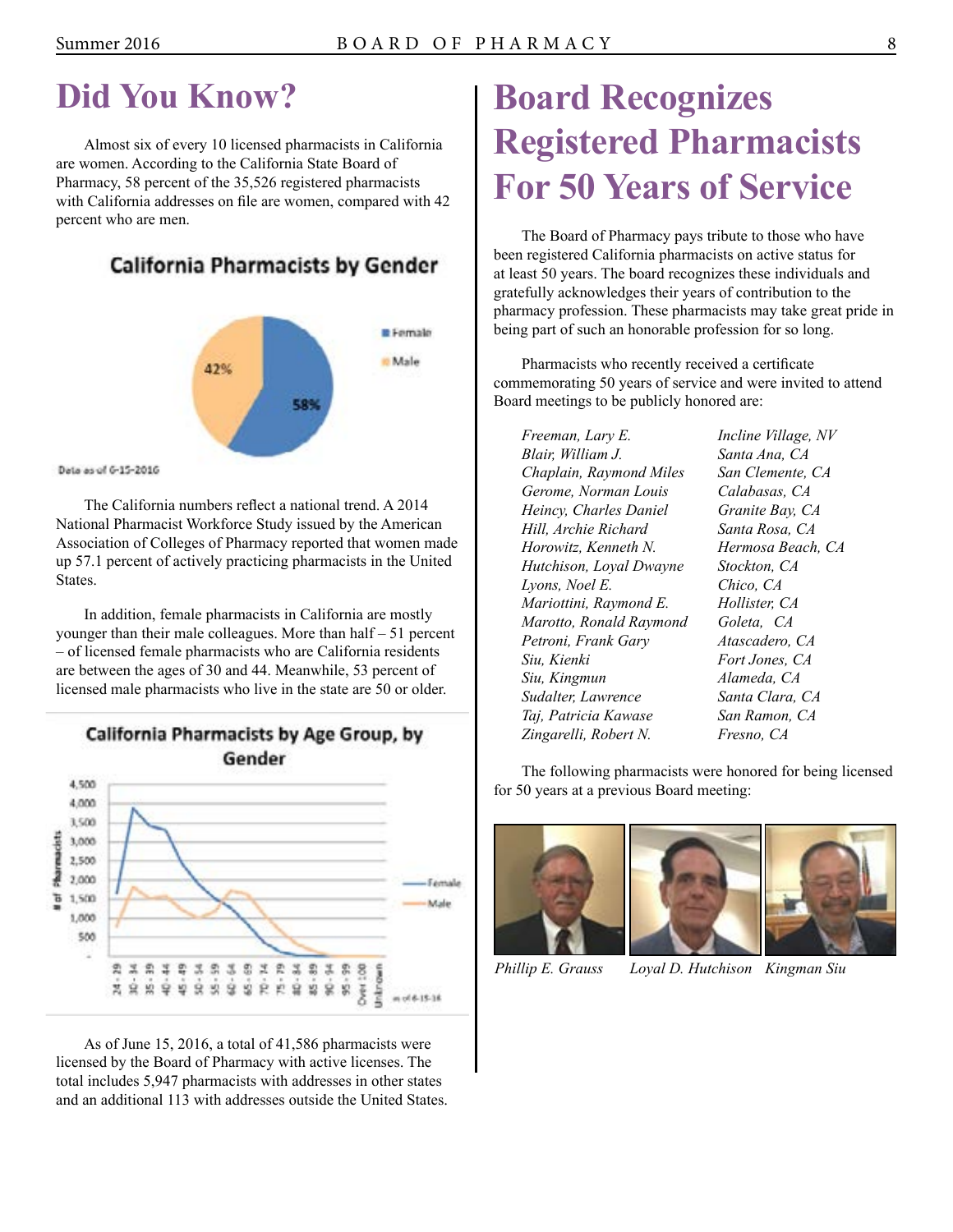# <span id="page-8-0"></span>**New Compounding Regulation Will Change Elements For Master Formula Documents**

A master formula document is the specific recipe written by a pharmacy before it compounds a preparation. The requirements for a master formula will change on 1/1/17, pending approval of the board's compounding regulations.

Assuming the regulations are adopted, the required elements of the master formula will change and must appear in a cohesive document. As with prior regulations, the master formula must be prepared before compounding begins.

As proposed, California Code of Regulations, Title 16, section 1735.2, subsection (e), will require:

> A drug preparation shall not be compounded until the pharmacy has first prepared a written master formula document that includes at least the following elements:

(1) Active ingredients to be used.

(2) Equipment to be used.

 beyond use date for the prepa-(3) The maximum allowable ration, and the rationale or reference source justifying its determination.

(4) Inactive ingredients to be used.

 compounding steps used to (5) Specific and essential prepare the drug.

(6) Quality reviews required at

each step in preparation of the drug.

(7) Post-compounding process or procedures required, if any.

(8) Instructions for storage and handling of the compounded drug preparation.

Here are some examples of what you might expect the master formula document to provide for each of the above elements:

> **(1) Active ingredients to be used** – For example, we might expect to see the active product(s), active pharmaceutical ingredient(s) (API), or active bulk substance.

 **(2) Equipment to be used** – For example, the master formula document might reflect the hood(s), repeater pumps, scales or other equipment.

**(3) The maximum allowable beyond use date (BUD) for the preparation, and the rationale or reference source justifying its determination**  – For example, the rationale or reference source justifying how the BUD is determined might include:

- For a compounded preparation – stability studies.
- For a compounded sterile preparation – method suitability test, container closure integrity tests, and/ or stability studies and/or sterility study.

**(4) Inactive ingredients to be used** – For example, the master formula document might reflect the inactive product(s) or bulk substance(s) included in the preparation: for example, normal saline (NS), 5% dextrose in normal saline (D5W).

 **to prepare the drug** – For **(5) Specific and essential compounding steps used**  example, the master formula document might reflect a narrative of the physical processes: which ingredients, in what form, what strengths/volumes are mixed first, under what circumstances, held under what conditions for how long, in what environment, etc.

 **tion of the drug** – We might **(6) Quality reviews required at each step in prepara**expect to see a description of each quality review in each specific and essential compounding step. For example, the master formula document might reflect that compounding staff will:

- Check that all powder is in the solution for a reconstituted product.
- Check that no powder/ liquid left the neck of the vial or ampule.
- Check for correct coloring.

*See Master Formula Documents Page 10*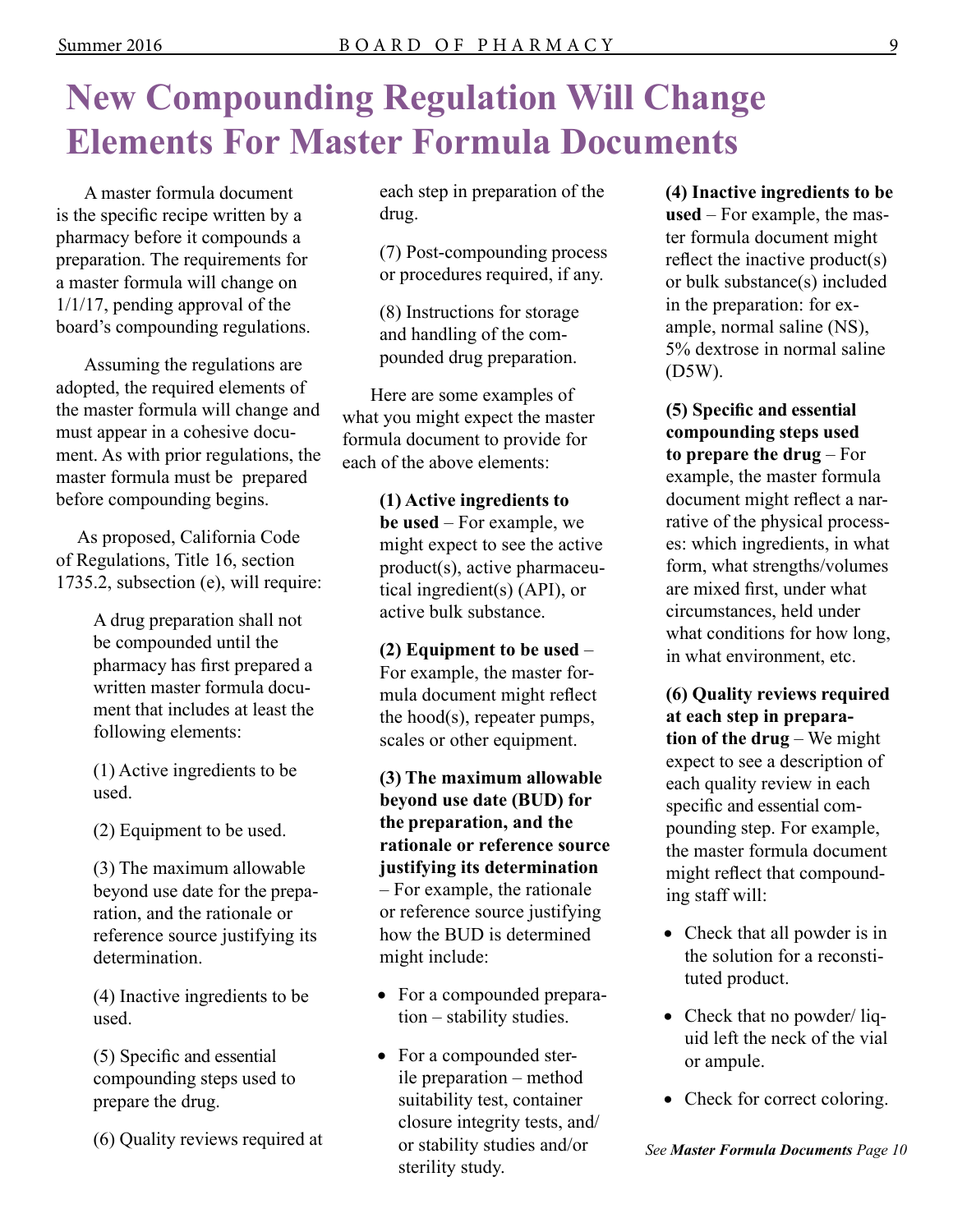### <span id="page-9-0"></span>**Master Formula Documents**

*Continued from Page 9* 

- Check for coring of the stopper.
- Check for precipitates.
- Check for leaks.

**(7) Post-compounding process or procedures required, if any** – For example, the master formula document might reflect that compounding staff will:

- Place [specified ingredient or preparation] in a defined quarantine area.
- Send [X] number of samples out for sterility and endotoxin testing.
- Review of sterility and endotoxin results for satisfactory values.
- Conduct a filter integrity test on all filters used

- document PSI, compare with manufacturers allowances.

- Check for correct coloring.
- Check for coring of the stopper.
- Check for precipitates.
- Check for leaks.
- Only dispense preparation after all processes or procedures above are completed.

**(8) Instructions for storage and handling of the compounded drug preparation** – We would expect to see what conditions the compound drug preparations should be held under for how long. For example: protect from light, refrigerate, discard 24 hours after opened.

# **Have Records Ready for Compounding Inspections**

Licensed sterile compounding ble reports or warning letters documentation (certificate of pharmacies should have certain items analysis (CoA) analysis (CoA) analysis (CoA) analysis (CoA) immediately available for inspection and the Compounding policies and<br>hy Board of Pharmacy inspectors procedures (P&Ps, SOPs, etc.) by Board of Pharmacy inspectors. procedures (P&Ps, SOPs, etc.) 11. Certificates of analysis for<br>the procedure of analysis for by Board of Pharmacy inspectors.<br>If any documents are electronically If any documents are electronically and ISO maintained, they must be readily in compounding for all ISO policies and procedures (or principal policies and procedures (or  $\frac{1}{1-\frac{1}{1-\frac{1}{1-\frac{1}{1-\frac{1}{1-\frac{1}{1-\frac{1}{1-\frac{1}{1-\frac{$ 

tion binder be created that contains the 6. Master Formula Documents 13. Records of annual competen-<br>following items: 6. Master Formula Documents 13. Records of annual competen-<br>cies for compounding staff

- 1. Most recent Self-Assessments<br>
for both the pharmacy (PHY,<br>
PHE, HSP, HPE, etc.) and<br>
each sterile compounding per-<br>
mit within the location (LSC,<br>
LSE, NSC, etc.)<br>
LSE, NSC, etc.)<br>
and<br>  $\begin{array}{ccc}\n & 3. & \text{Compounding area semi-an-  
\nunit within the location ($
- 
- 3. Any FDA, DEA or accredita-<br>tion inspections with applica-<br>pounded product testing 18. Sample labels

- 
- maintained, they mast be retainly<br>retrievable by all staff and available lack thereof) within the last 12<br>upon request. months have been reported to 12. Records of initial training for The board suggests that an inspec-<br>the Board compounding staff compounding staff
	-
	-
	-
	- 2. Most recent State Board<br>
	inspections (CA and other for<br>
	non-resident pharmacies, if<br>
	applicable)<br>  $\begin{array}{ccc}\n 9. & QA policies and procedures \\
	 16. Temperature logs (refrigera-  
	\nion-resident pharmacies, if  
	\napplicable)\n\end{array}$ <br>  $\begin{array}{ccc}\n 9. & QA policies and procedures\n 17. & Temperature logs (refrigera-  
	\ntor, freeze, incubator, etc., as  
	\napplicable)\n\end{array}$ 
		-

- 
- 
- 
- 
- 
- 
- 17. Humidity and pressure logs
-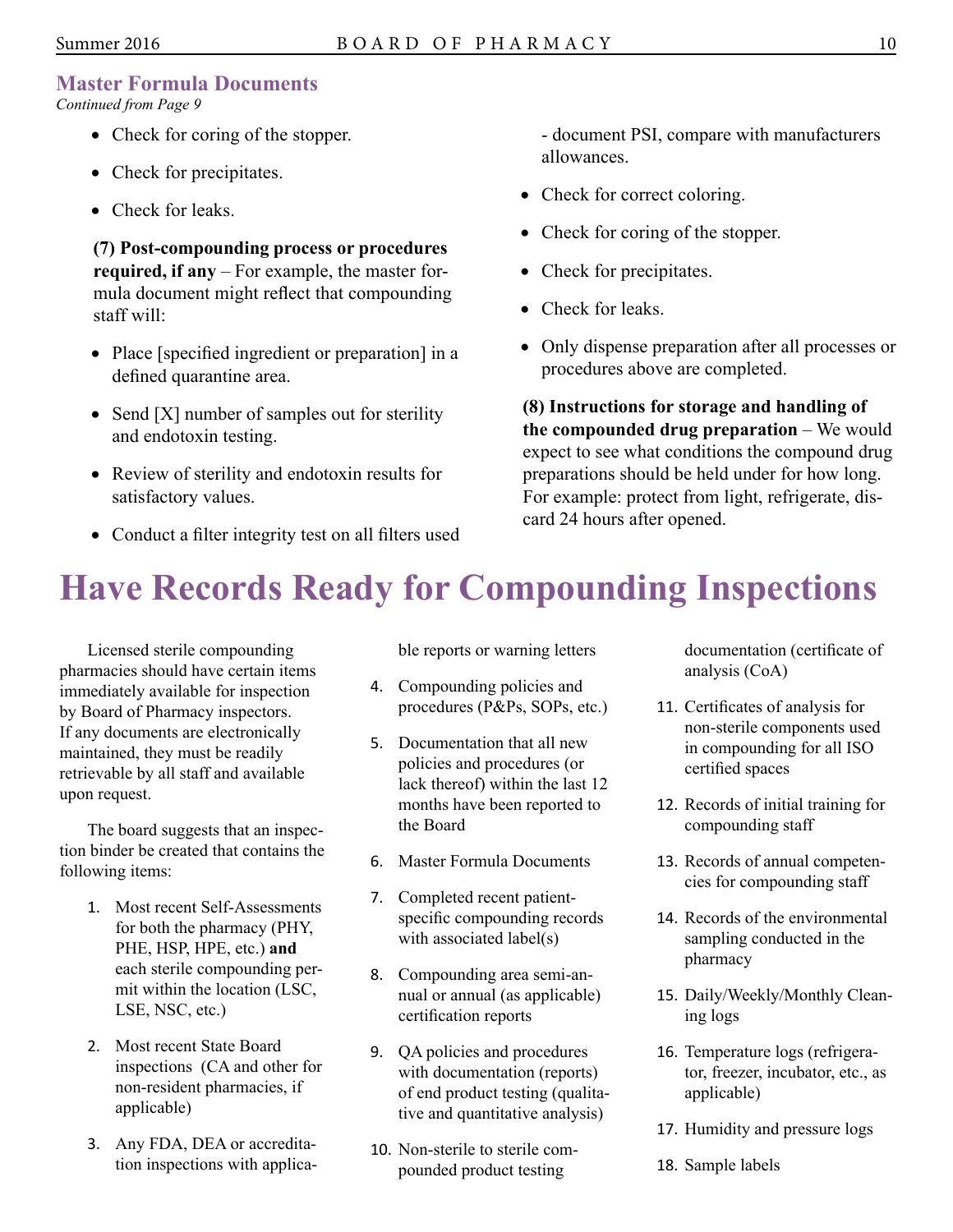# <span id="page-10-0"></span>**Explanation of Disciplinary Terms**

**Accusation Filed**—an accusation is the document containing the charges and allegations of violations of the law filed when an agency is seeking to discipline a license.

**Effective Date of Action**—the date the disciplinary action goes into operation.

**Revocation or Revoked**—the license is revoked as a result of disciplinary action by the Board, and the licensee's right to practice or operate a Board-licensed entity is ended.

**Revoked, Stayed**—the license is revoked, but the revocation is postponed until the Board determines whether the licensee has failed to comply with specific probationary conditions, which may include suspension of the licensee's right to practice.

**Stipulated Settlement**—the board and a licensee mutually agree to settle a disciplinary case brought by the board by way of a settlement agreement.

**Stayed**—the revocation or suspension action is postponed, and operation or practice may continue so long as the licensee fully complies with any specified terms and conditions.

**Probation**—the licensee may continue to practice or operate a Board-licensed entity under specific terms and conditions for a specific period of time.

**Voluntary Surrender**—the licensee has agreed to surrender his or her license, and the right to practice or operate Board-licensed entity is ended. The board may agree to accept the surrender of a license through a "stipulation" or agreement.

**Suspension**—the licensee is prohibited from practicing or operating a Board-licensed entity for a specific period of time.

**Suspension/Probation**—the licensee is prohibited from practicing or operating a Board-licensed entity for a specific period of time, and the right to practice or operate is contingent upon meeting specific terms and conditions during the probationary period.

**PC 23 Order Issued**—the licensee is restricted from practicing or operating a Board-licensed entity by a court order that is issued under the provisions of Penal Code section 23.

**Public Reprimand**—resulting from a disciplinary action, the licensee is issued a letter of public reprimand.

**Reinstatement of License**—a previously revoked or suspended license is reinstated with or without specified terms and conditions.

**Statement of Issues**—a legal document that details the factual or legal basis for refusing to grant or issue a license.

# **Disciplinary Actions**

**APRIL 1, 2016 - JUNE 30, 2016** 

### **Personal Licenses**

### **Designated Representative**

Barajas, Raul J., EXC 18131, Administrative Case AC 4577 San Diego, CA Through a disciplinary action of the Board, the license is revoked, the revocation is stayed, and the licensee is placed on probation for 3 years, and is subject to the terms and conditions in the decision.

Decision effective  $5/12/2016$ . [View the decision](http://www.pharmacy.ca.gov/enforcement/fy1213/ac124577) 

Bartlett, Brett R., EXC 17211, Administrative Case AC 5736 Grass Valley, CA Through a disciplinary action of the Board, the license is revoked and canceled and the right to practice or operate has ended. Decision effective 6/9/2016. [View the decision](http://www.pharmacy.ca.gov/enforcement/fy1516/ac155736.pdf)

Pogosyan, Khachatur, EXC 19398, Administrative Case AC 4802 Burbank, CA Through a disciplinary action of the Board, the license is voluntarily surrendered. Decision effective 5/6/2016. [View the decision](http://www.pharmacy.ca.gov/enforcement/fy1213/ac124802_exc19398.pdf)

Pogosyan, Khachatur, EXC 19398, Administrative Case AC 5244 Burbank, CA Through a disciplinary action of the Board, the license is voluntarily surrendered. Decision effective 5/6/2016 [View the decision](http://www.pharmacy.ca.gov/enforcement/fy1415/ac145244_exc19398.pdf) 

### **Pharmacy Technicians**

Alarcon, Juan Luis, TCH 82087, Administrative Case AC 4870 Lynwood, CA Through a disciplinary action of the board, the license is revoked, the revocation is stayed, and the licensee is placed on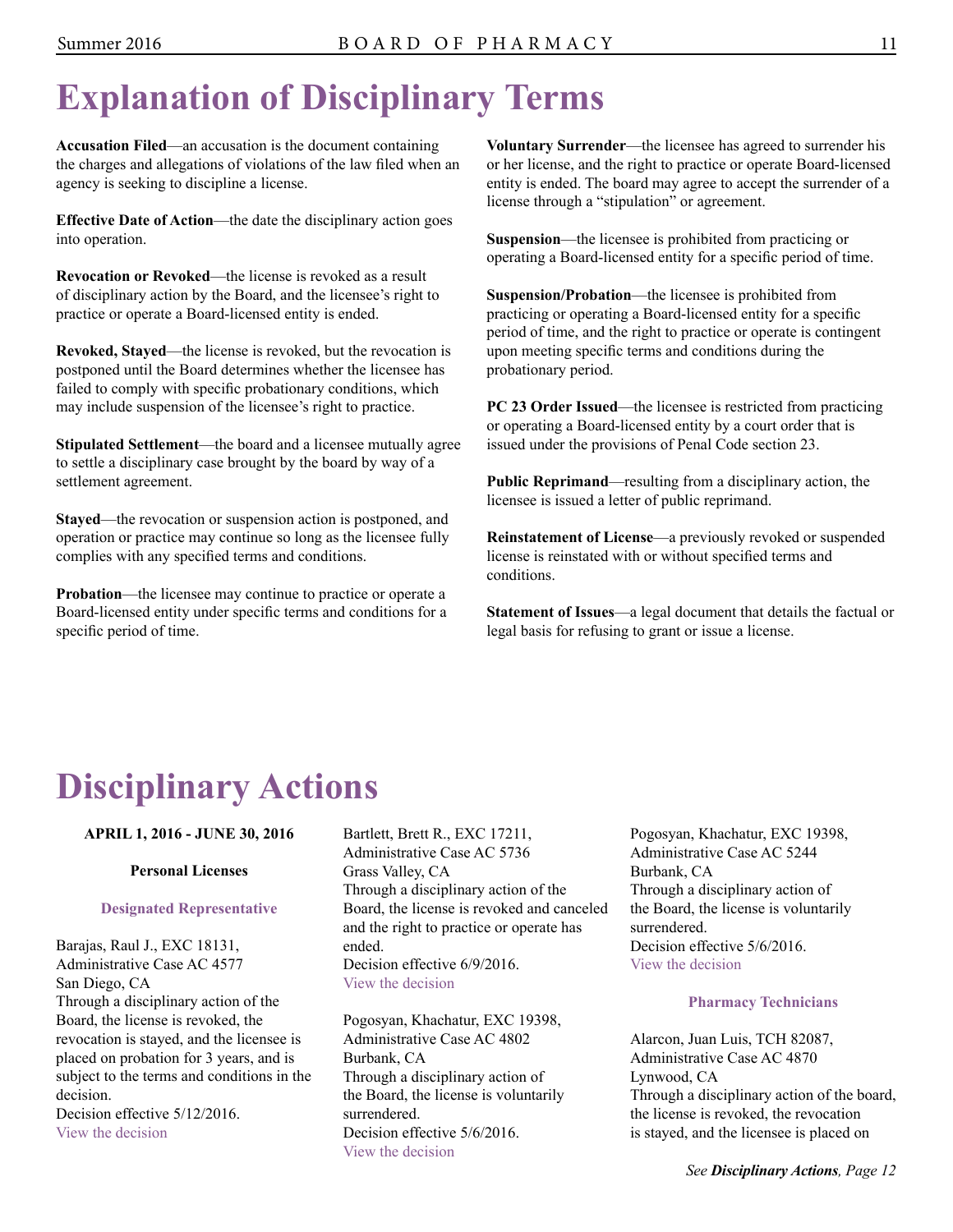### **Disciplinary Actions**

*Continued from Page 17* 

probation for 5 years, and is subject to the terms and conditions in the decision. Decision effective 4/28/2016. [View the decision](http://www.pharmacy.ca.gov/enforcement/fy1314/ac134870.pdf) 

Alfonso, Adrian, TCH 122838, Administrative Case AC 5523 South San Francisco, CA Through a disciplinary action of the Board, the license is revoked and canceled and the right to practice or operate has ended. Decision effective  $6/06/2016$ . [View the decision](http://www.pharmacy.ca.gov/enforcement/fy1415/ac145523.pdf) 

Avetisyan, Anush Ana, TCH 106798, Administrative Case AC 5635 North Hollywood, CA Through a disciplinary action of the board, the license is revoked and canceled and the right to practice or operate has ended. Decision effective  $5/6/2016$ .

[View the decision](http://www.pharmacy.ca.gov/enforcement/fy1516/ac155635.pdf) 

Baldoza, Christy Cathleen, TCH 119648, Administrative Case AC 5441 Los Angeles, CA Through a disciplinary action of the Board, the license is revoked and canceled and the right to practice or operate has ended. Decision effective  $4/1/2016$ . [View the decision](http://www.pharmacy.ca.gov/enforcement/fy1415/ac145441.pdf) 

Bradford, Cedell, TCH 62355, Administrative Case AC 5376 Oakland, CA Through a disciplinary action of the Board, the license is revoked, the revocation is stayed, and the licensee is placed on probation for five years, and is subject to the terms and conditions in the decision. Decision effective  $6/06/2016$ . [View the decision](http://www.pharmacy.ca.gov/enforcement/fy1415/ac145376.pdf) 

Bridges, Jennifer Ann, TCH 60386, Administrative Case AC 5234 Citrus Heights, CA Through a disciplinary action of the Board, the license is revoked and canceled and the right to practice or operate has ended. Decision effective 04/04/2016 [View the decision](http://www.pharmacy.ca.gov/enforcement/fy1314/ac135234.pdf) 

Brito, Gina, TCH 115393, Administrative Case AC 5544 Palmdale, CA Through a disciplinary action of the Board, the license is revoked and canceled and the right to practice or operate has ended. Decision effective 6/06/2016.

[View the decision](http://www.pharmacy.ca.gov/enforcement/fy1516/ac155544.pdf) 

Chagolla, Johnny A., TCH 62803, Administrative Case AC 5171 Riverside, CA Through a disciplinary action of the Board, the license is revoked, revocation stayed, and placed on probation for 3 years subject to the terms and conditions in the decision. Decision effective  $4/6/2016$ . [View the decision](http://www.pharmacy.ca.gov/enforcement/fy1314/ac135171.pdf) 

Clark, Debbie, Applicant, Statement of Issues Case SI 5243 Palmdale, CA Through a disciplinary action of the Board, the Application for Registration as a Pharmacy Technician is granted. Upon satisfaction of all statutory and regulatory requirements, the license is issued, immediately revoked, the revocation stayed, and respondent is placed on probation for 5 years subject to the terms and conditions in the decision. Decision effective 4/1/2016. [View the decision](http://www.pharmacy.ca.gov/enforcement/fy1314/si135243.pdf) 

Coon, Susan Renee, TCH 104205, Administrative Case AC 5018 Bakersfield, CA Through a disciplinary action of the Board, the license is revoked and canceled and the right to practice or operate has ended. Decision effective 5/26/2016. [View the decision](http://www.pharmacy.ca.gov/enforcement/fy1314/ac135018.pdf) 

Crawford, Steven Michael, TCH 75843, Administrative Case AC 5582 Arcadia, CA Through a disciplinary action of the Board, the license is revoked and canceled and the right to practice or operate has ended. Decision effective 5/26/2016. [View the decision](http://www.pharmacy.ca.gov/enforcement/fy1516/ac155582.pdf) 

Cusic, Crystal Nichole, TCH 110409, Administrative Case AC 5602 Sacramento, CA

Through a disciplinary action of the Board, the license is revoked and canceled and the right to practice or operate has ended. Decision effective  $6/9/2016$ . [View the decision](http://www.pharmacy.ca.gov/enforcement/fy1516/ac155602.pdf) 

Denna, Amber Nicole, TCH 116216, Administrative Case AC 5562 Paradise, CA Through a disciplinary action of the Board, the license is voluntarily surrendered. Decision effective  $4/28/2016$ . [View the decision](http://www.pharmacy.ca.gov/enforcement/fy1516/ac155562.pdf) 

Donaldson, Pamela, TCH 22260, Administrative Case AC 5357 Temecula, CA Through a disciplinary action of the Board, the license is revoked and canceled and the right to practice or operate has ended. Decision effective  $4/11/2016$ . [View the decision](http://www.pharmacy.ca.gov/enforcement/fy1415/ac145357.pdf) 

Ellison, Lori Lee, TCH 41237, Administrative Case AC 5486 Bakersfield, CA Through a disciplinary action of the board, the license is revoked and canceled and the right to practice or operate has ended. Decision effective  $5/6/2016$ . [View the decision](http://www.pharmacy.ca.gov/enforcement/fy1415/ac145486.pdf) 

Evardome, Heather, TCH 13938, Administrative Case AC 5239 Glendora, CA Through a disciplinary action of the Board, the license is revoked and canceled and the right to practice or operate has ended. Decision effective  $4/11/2016$ . [View the decision](http://www.pharmacy.ca.gov/enforcement/fy1314/ac135239_tch13938.pdf) 

Garcia, Linda, TCH 49093, Administrative Case AC 5197 Sylmar, CA Through a disciplinary action of the Board, the license is revoked and canceled and the right to practice or operate has ended. Decision effective  $6/06/2016$ .

[View the decision](http://www.pharmacy.ca.gov/enforcement/fy1314/ac135197.pdf)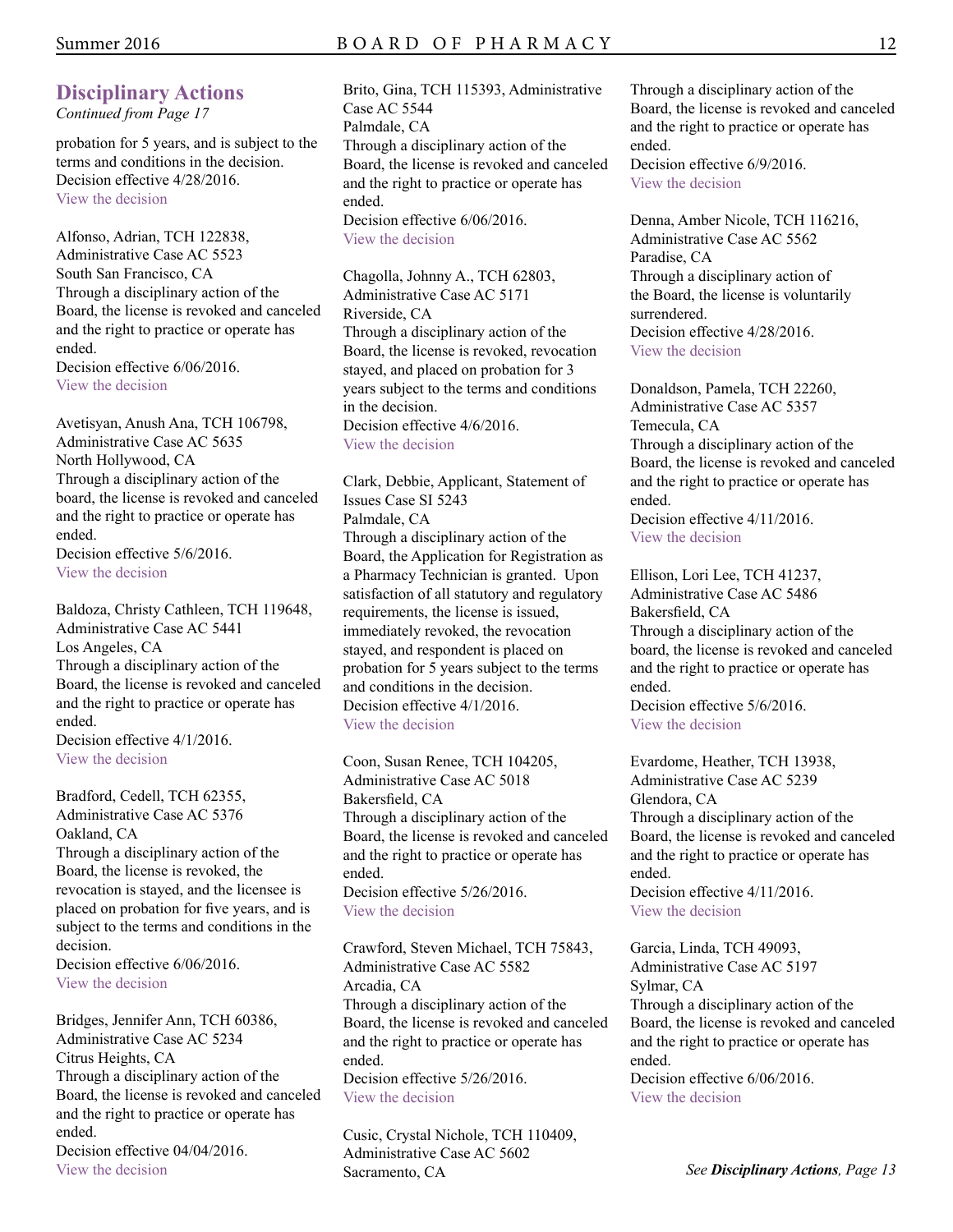*Continued from Page 18* 

Geddes, Janet, TCH 7916, Administrative Case AC 5711 Anaheim, CA Through a disciplinary action of the Board, the license is revoked and canceled and the right to practice or operate has ended. Decision effective  $6/9/2016$ .

[View the decision](http://www.pharmacy.ca.gov/enforcement/fy1516/ac155711.pdf) 

Guillen, Evelyn Lissette, TCH 138520, Administrative Case AC 5450 Long Beach, CA Through a disciplinary action of the Board, the license is revoked and canceled and the right to practice or operate has ended.

Decision effective  $4/20/2016$ . [View the decision](http://www.pharmacy.ca.gov/enforcement/fy1415/ac145450.pdf) 

Hasenberg, Lisa Ann, TCH 77620, Administrative Case AC 5608 Carlsbad, CA Through a disciplinary action of the Board, the license is revoked and canceled and the right to practice or operate has ended. Decision effective  $4/1/2016$ .

[View the decision](http://www.pharmacy.ca.gov/enforcement/fy1516/ac155608.pdf) 

Hernandez, Angela, TCH 61795, Administrative Case AC 5334 Downey, CA Through a disciplinary action of the Board, the license is revoked and canceled and the right to practice or operate has ended. Decision effective 6/9/2016. [View the decision](http://www.pharmacy.ca.gov/enforcement/fy1415/ac145334.pdf) 

Johnson, Lonzo Leroy, Applicant, Statement of Issues Case SI 5652 Riverside, CA Through a disciplinary action of the Board, the Pharmacy Technician Application is granted. Upon satisfaction of all statutory and regulatory requirements, the license is issued, immediately revoked, the revocation stayed, and respondent is placed on probation for 5 years subject to the terms and conditions in the decision. Decision effective  $4/28/2016$ . [View the decision](http://www.pharmacy.ca.gov/enforcement/fy1516/si155652.pdf) 

Learn, Daniel James, TCH 42139, Administrative Case AC 5650 Murrieta, CA Through a disciplinary action of the Board, the license is voluntarily surrendered. Decision effective  $6/06/2016$ . [View the decision](http://www.pharmacy.ca.gov/enforcement/fy1516/ac155650.pdf) 

Lopez, Mychael, TCH 131980, Administrative Case AC 5458 Norwalk, CA Through a disciplinary action of the Board, the license is revoked and canceled and the right to practice or operate has ended. Decision effective  $6/06/2016$ . [View the decision](http://www.pharmacy.ca.gov/enforcement/fy1415/ac145458.pdf) 

Lossner, Daniel Aaron, TCH 88530, Administrative Case AC 5432 Grass Valley, CA Through a disciplinary action of the Board, the license is voluntarily surrendered. Decision effective 4/1/2016. [View the decision](http://www.pharmacy.ca.gov/enforcement/fy1415/ac145432.pdf) 

Lucero, Milton, TCH 108177, Administrative Case AC 5410 Antioch, CA The accusation is withdrawn. Decision effective  $4/6/2016$ . [View the decision](http://www.pharmacy.ca.gov/enforcement/fy1415/ac145410.pdf) 

Mejia, Daniel, TCH 109456, Administrative Case AC 5374 Bellflower, CA Through a disciplinary action of the Board, the license is revoked and canceled and the right to practice or operate has ended. Decision effective 5/26/2016. [View the decision](http://www.pharmacy.ca.gov/enforcement/fy1415/ac145374.pdf) 

Montes, Julio Cesar, TCH 129392, Administrative Case AC 5616 Santa Ana, CA Through a disciplinary action of the Board, the license is revoked and canceled and the right to practice or operate has ended. Decision effective 4/1/2016. [View the decision](http://www.pharmacy.ca.gov/enforcement/fy1516/ac155616.pdf) 

Murphy, Daniel Jean-Paul, TCH 72306, Administrative Case AC 5625 Murrieta, CA Through a disciplinary action of the

Board, the license is revoked and canceled and the right to practice or operate has ended. Decision effective  $4/1/2016$ . [View the decision](http://www.pharmacy.ca.gov/enforcement/fy1516/ac155625.pdf) 

O'Leary, Casey M., TCH 104680, Administrative Case AC 5312 Victorville, CA Through a disciplinary action of the board, the license is revoked and canceled and the right to practice or operate has ended. Decision effective  $4/28/2016$ . [View the decision](http://www.pharmacy.ca.gov/enforcement/fy1415/ac145312.pdf) 

Ortega, Richard, Applicant, Statement of Issues Case SI 5383 Fontana, CA Through a hearing decision adopted by the Board, the Application for Registration as Pharmacy Technician is denied. Decision effective  $6/06/2016$ . [View the decision](http://www.pharmacy.ca.gov/enforcement/fy1415/si145383.pdf) 

Pal, William Rajan, TCH 108853, Administrative Case AC 5395 Antelope, CA Through a disciplinary action of the board, the license is revoked and canceled and the right to practice or operate has ended. Decision effective  $5/6/2016$ . [View the decision](http://www.pharmacy.ca.gov/enforcement/fy1415/ac145395.pdf) 

Rodriguez, Enrique, TCH 72559, Administrative Case AC 5297 San Lorenzo, CA Through a disciplinary action of the Board, the license is revoked, revocation stayed, and placed on probation for 4 years subject to the terms and conditions in the decision. Decision effective  $4/8/2016$ . [View the decision](http://www.pharmacy.ca.gov/enforcement/fy1415/ac145297.pdf) 

Soliz, Mika, TCH 24839, Administrative Case AC 4935

Redlands, CA Through a disciplinary action of the board, no later than 60 days from the effective date, Respondent shall apply for issuance of a pharmacy technician license. Upon satisfaction of all statutory and regulatory requirements, a license shall be issued and immediately revoked, the revocation is stayed, and the license is placed on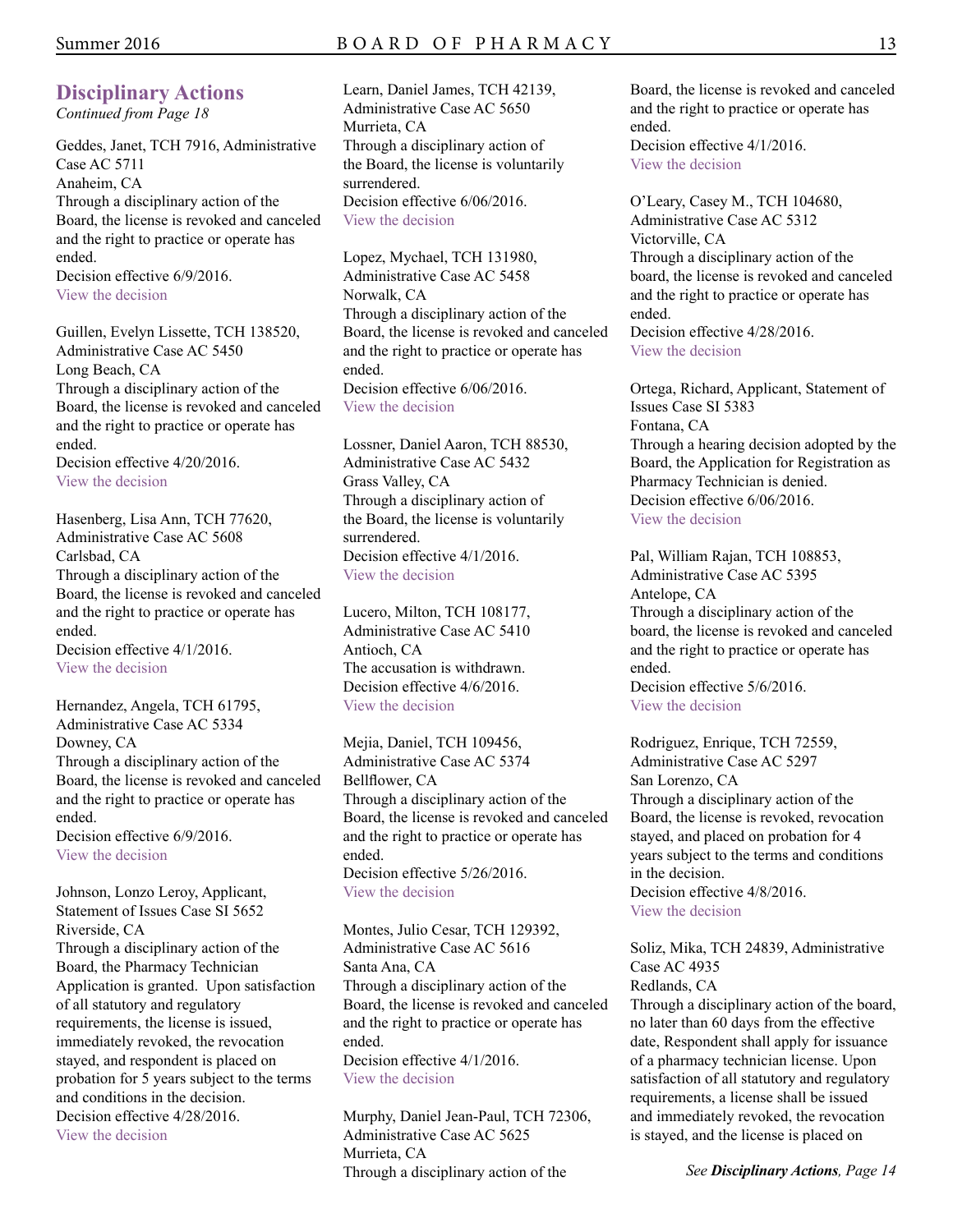### Summer 2016 B O A R D O F P H A R M A C Y

### **Disciplinary Actions**

*Continued from Page 19* 

probation for three years subject to the terms and conditions in the decision. Decision effective  $4/8/2016$ . [View the decision](http://www.pharmacy.ca.gov/enforcement/fy1314/ac134935.pdf) 

Solorio, Sylvia Theresa, TCH 79018, Administrative Case AC 5600 Pico Rivera, CA Through a disciplinary action of the Board, the license is revoked and canceled and the right to practice or operate has ended. Decision effective  $4/1/2016$ . [View the decision](http://www.pharmacy.ca.gov/enforcement/fy1516/ac155600.pdf) 

Song, Bridgett Vicharra, TCH 131914, Administrative Case AC 5445 Long Beach, CA Through a disciplinary action of the board, the license is revoked and canceled and the right to practice or operate has ended. Decision effective 4/28/2016. [View the decision](http://www.pharmacy.ca.gov/enforcement/fy1415/ac145445.pdf) 

Spencer Jr., Dean Russell, TCH 100459, Administrative Case AC 5618 Napa, CA Through a disciplinary action of the Board, the license is revoked and canceled and the right to practice or operate has ended. Decision effective  $4/11/2016$ . [View the decision](http://www.pharmacy.ca.gov/enforcement/fy1516/ac155618.pdf) 

Streetman, Heather Rose, TCH 111247, Administrative Case AC 5479 Auburn, CA Through a disciplinary action of the Board, the license is revoked and canceled and the right to practice or operate has ended. Decision effective  $5/26/2016$ .

[View the decision](http://www.pharmacy.ca.gov/enforcement/fy1415/ac145479.pdf) 

Vasquez, Justin Andrew, TCH 124217, Administrative Case AC 5648 Victorville, CA Through a disciplinary action of the board, the license is revoked and canceled and the right to practice or operate has ended. Decision effective  $4/28/2016$ . [View the decision](http://www.pharmacy.ca.gov/enforcement/fy1516/ac155648.pdf) 

Wentworth, Sarah, TCH 106086, Administrative Case AC 5649 Redding, CA

### Through a disciplinary action of the Board, the license is revoked and canceled and the right to practice or operate has ended. Decision effective 6/9/2016.

[View the decision](http://www.pharmacy.ca.gov/enforcement/fy1516/ac155649.pdf) 

Williams, Katherine, TCH 32771, Administrative Case AC 5575 Pittsburg, CA Through a disciplinary action of the Board, the license is voluntarily surrendered. Decision effective 4/11/2016. [View the decision](http://www.pharmacy.ca.gov/enforcement/fy1516/ac155575.pdf) 

#### **Intern Pharmacists**

Hamouda, Kamal Elsayed Ahmed, Applicant, Statement of Issues Case SI 5500 Palmdale, CA Through a hearing decision adopted by the Board, the Application for Registration as an Intern Pharmacist is denied. Decision effective 4/20/2016 [View the decision](http://www.pharmacy.ca.gov/enforcement/fy1415/si145500.pdf) 

Ismaeil, Mohamed Sayed Hafez, INT 33563, Administrative Case 5721 Bakersfield, CA Accusation withdrawn. Effective 4/12/2016. [View the decision](http://www.pharmacy.ca.gov/enforcement/accusations/ac145476.pdf) 

Oh, Daniel Young, INT 29660, Administrative Case AC 5477 Irvine, CA Through a disciplinary action of the Board, the license is voluntarily surrendered. Decision effective 4/28/2016. [View the decision](http://www.pharmacy.ca.gov/enforcement/fy1415/ac145477.pdf) 

### **Pharmacists**

Amin, Pradeep Kumar, RPH 40574, Administrative Case AC 4826 San Bernardino, CA Through a disciplinary action of the Board, the license is revoked, the revocation is stayed, and the licensee is placed on probation for 5 years and is subject to the terms and conditions in the decision, including a 20-day suspension. Decision effective 4/1/2016. [View the decision](http://www.pharmacy.ca.gov/enforcement/fy1213/ac124826_rph40574.pdf) 

Avedissian, Mike, RPH 43996, Administrative Case AC 4913 Burbank, CA Through a disciplinary action of the Board, the license is revoked, the revocation is stayed, and the licensee is placed on probation for 5 years and is subject to the terms and conditions in the decision, including a one year suspension. Decision effective 4/1/2016. [View the decision](http://www.pharmacy.ca.gov/enforcement/fy1314/ac134913_rph43996.pdf) 

Carroll, Andrew Paul, RPH 60030, Administrative Case AC 5216 Redlands, CA Through a disciplinary action of the Board, the license is revoked, the revocation is stayed, and the licensee is placed on probation for 5 years, and is subject to the terms and conditions in the decision, including suspension until deemed safe to practice. Decision effective  $6/30/2016$ . [View the decision](http://www.pharmacy.ca.gov/enforcement/fy1314/ac135216.pdf) 

Chan, Johnny Pinghon, RPH 32261, Administrative Case AC 5113 Hillsborough, CA Through a disciplinary action of the Board, the license is revoked and canceled and the right to practice or operate has ended.| Decision effective 4/8/2016. [View the decision](http://www.pharmacy.ca.gov/enforcement/fy1314/ac135113.pdf) 

Clark, Emily Anne, RPH 63443, Administrative Case AC 5179 Visalia, CA Through a disciplinary action of the Board, the license is revoked and canceled and the right to practice or operate has ended. Decision effective 6/9/2016. [View the decision](http://www.pharmacy.ca.gov/enforcement/fy1314/ac135179.pdf) 

Fullmer, Wade Leslie, RPH 28731, Administrative Case AC 5542 Turlock, CA Through a disciplinary action of the Board, the license is voluntarily surrendered. Decision effective  $5/26/2016$ . [View the decision](http://www.pharmacy.ca.gov/enforcement/fy1516/ac155542.pdf)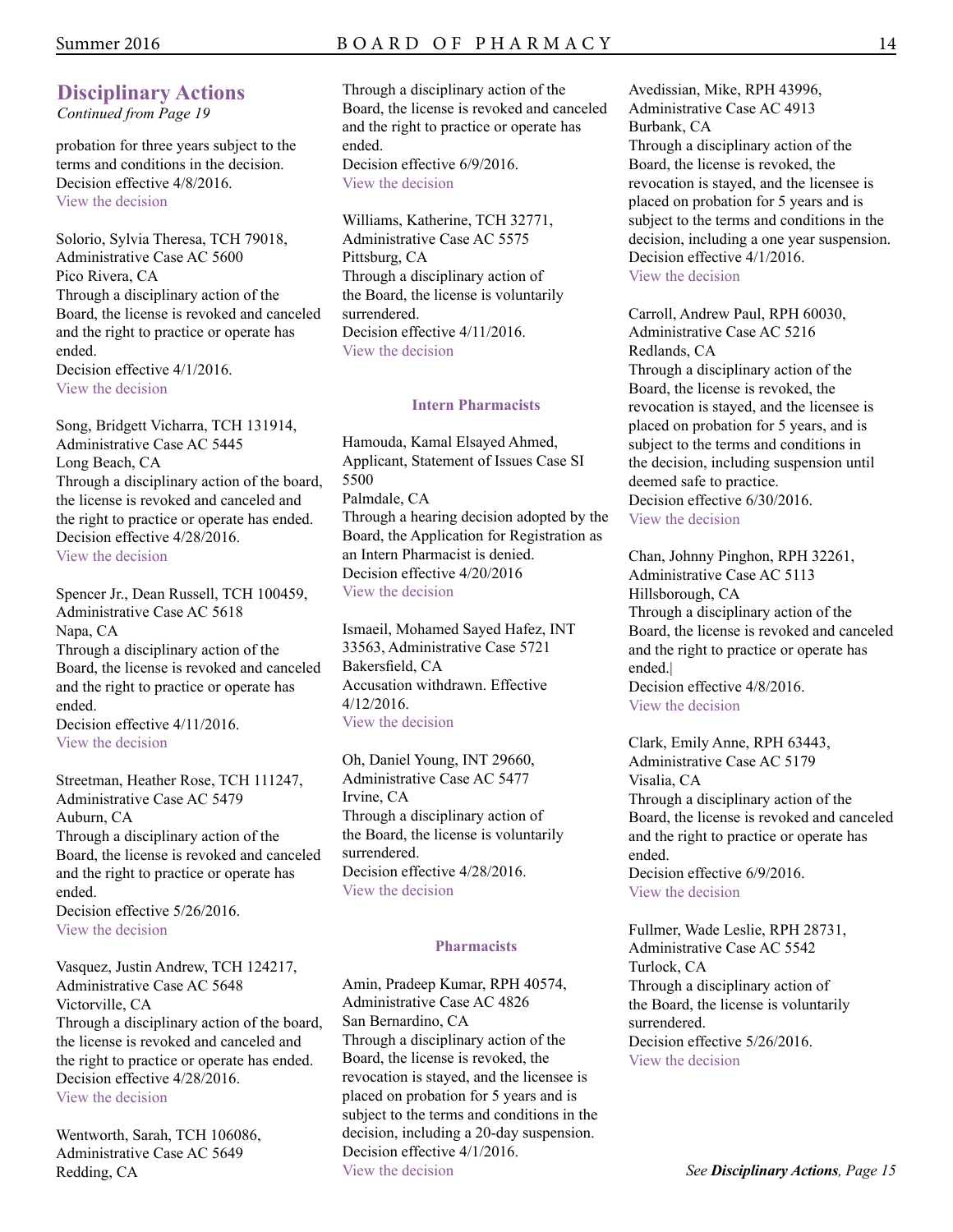### **Disciplinary Actions**

*Continued from Page 20* 

Gillung, Harold Eugene, Applicant, Statement of Issues Case SI 5540 San Diego, CA

Through a disciplinary action of the Board, the Application for Pharmacist Examination and Licensure is granted. Upon satisfaction of all statutory and regulatory requirements for the issuance of a pharmacist license, the license shall be issued and immediately revoked, the revocation will be stayed and the license will be placed on probation for 5 years subject to the terms and conditions in the decision.

Decision effective  $6/06/2016$ . [View the decision](http://www.pharmacy.ca.gov/enforcement/fy1516/si155540.pdf) 

Grasela, Joseph, RPH 40868, Administrative Case AC 4347 San Diego, CA Through a disciplinary action of the Board, the license is revoked, the revocation is stayed, and the licensee is placed on probation for 4 years, and is subject to the terms and conditions in the decision.

Decision effective 4/1/2016. [View the decision](http://www.pharmacy.ca.gov/enforcement/fy1112/ac114347.pdf) 

Ho, Christopher, Tri, RPH 55450, Administrative Case AC 5299 Huntington Beach, CA Through a disciplinary action of the Board, the license is subject to a Letter of Public Reproval. Decision effective  $5/12/2016$ . [View the decision](http://www.pharmacy.ca.gov/enforcement/fy1415/ac145299_rph55450.pdf) 

Huynh, Khoa Tan, RPH 56097, Administrative Case AC 5283 Clovis, CA Through a disciplinary action of the Board, the license is revoked, the revocation is stayed, and the licensee is placed on probation for three years, and is subject to the terms and conditions in the decision.

Decision effective  $6/06/2016$ . [View the decision](http://www.pharmacy.ca.gov/enforcement/fy1415/ac145283_rph56097.pdf) 

Ismaeil, Mohamed Sayed Hafez, Pharmacist Applicant, Statement of Issues Case 5721 Bakersfield, CA Statement of Issues withdrawn. Effective

### 4/12/2016. [View the decision](http://www.pharmacy.ca.gov/enforcement/accusations/si155721.pdf)

Kearns, Chad, RPH 42817, Administrative Case AC 5267 Newport Beach, CA Through a disciplinary action of the Board, the license is revoked, the revocation is stayed, and the licensee is placed on probation for 5 years, and is subject to the terms and conditions in the decision. Decision effective 5/26/2016.

[View the decision](http://www.pharmacy.ca.gov/enforcement/fy1415/ac145267.pdf) 

Le, Viet Du, Applicant, Statement of Issues Case SI 5472 Garden Grove, CA Through a disciplinary action of the Board, the Application for Pharmacist Examination and Licensure is granted. Upon satisfaction of all statutory and regulatory requirements, the license is issued, immediately revoked, the revocation stayed, and respondent is placed on probation for 5 years subject to the terms and conditions in the decision. Decision effective 4/1/2016. [View the decision](http://www.pharmacy.ca.gov/enforcement/fy1415/si145472.pdf) 

Lee, Victor, Applicant, Statement of Issues Case SI 5460 Cerritos, CA Through a disciplinary action of the Board, the Application for Pharmacist Examination and Licensure is granted. Upon satisfaction of all statutory and regulatory requirements, the license will be issued, immediately revoked, the revocation will be stayed, and respondent will be placed on probation for 5 years subject to the terms and conditions in the decision.

Decision effective 5/12/2016. [View the decision](http://www.pharmacy.ca.gov/enforcement/fy1415/si145460.pdf) 

Madievsky, Dana, RPH 48684, Administrative Case AC 5059 Studio City, CA Through a disciplinary action of the Board, the license is revoked, the revocation is stayed, and the licensee is placed on probation for five years, and is subject to the terms and conditions in the decision.

Decision effective  $5/12/2016$ . [View the decision](http://www.pharmacy.ca.gov/enforcement/fy1314/ac135059.pdf) 

Nguyen, Hugh Quochuy, RPH 62556,

Administrative Case AC 5405 Pasadena, CA Through a disciplinary action of the Board, the license is revoked and canceled and the right to practice or operate has ended. Decision effective  $5/26/16$ .

[View the decision](http://www.pharmacy.ca.gov/enforcement/fy1415/ac145405.pdf) 

Oh, Daniel Young, Applicant, Statement of Issues Case SI 5478 Irvine, CA

Through a disciplinary action of the Board, the Application for Pharmacist Examination and Licensure is granted. Upon satisfaction of all statutory and regulatory requirements, the license shall be issued, immediately revoked, the revocation stayed, and respondent is placed on probation for 5 years subject to the terms and conditions in the decision. Decision effective  $4/28/2016$ . [View the decision](http://www.pharmacy.ca.gov/enforcement/fy1415/si145478.pdf) 

Oyama, Jane, RPH 49169, Administrative Case AC 5381 Riverside, CA Through a disciplinary action of the Board, the license is revoked, the revocation is stayed, and the licensee is placed on probation for five years, and is subject to the terms and conditions in the decision, including a 10-day suspension. Decision effective  $6/06/2016$ .

[View the decision](http://www.pharmacy.ca.gov/enforcement/fy1415/si145478.pdf) 

Panab, Lisa Anne, RPH 47276, Administrative Case AC 4493 Scotts Valley, CA Through a disciplinary action of the Board, the license is revoked and canceled and the right to practice or operate has ended. Decision effective  $4/13/2016$ . [View the decision](http://www.pharmacy.ca.gov/enforcement/fy1213/ac124493.pdf) 

Peters, Harry, RPH 28331, Administrative Case AC 5106 Los Angeles, CA Through a disciplinary action of the Board, the license is revoked, the revocation is stayed, and the licensee is placed on probation for 4 years and is subject to the terms and conditions in the decision. Decision effective  $4/1/2016$ .

[View the decision](http://www.pharmacy.ca.gov/enforcement/fy1314/ac135106.pdf)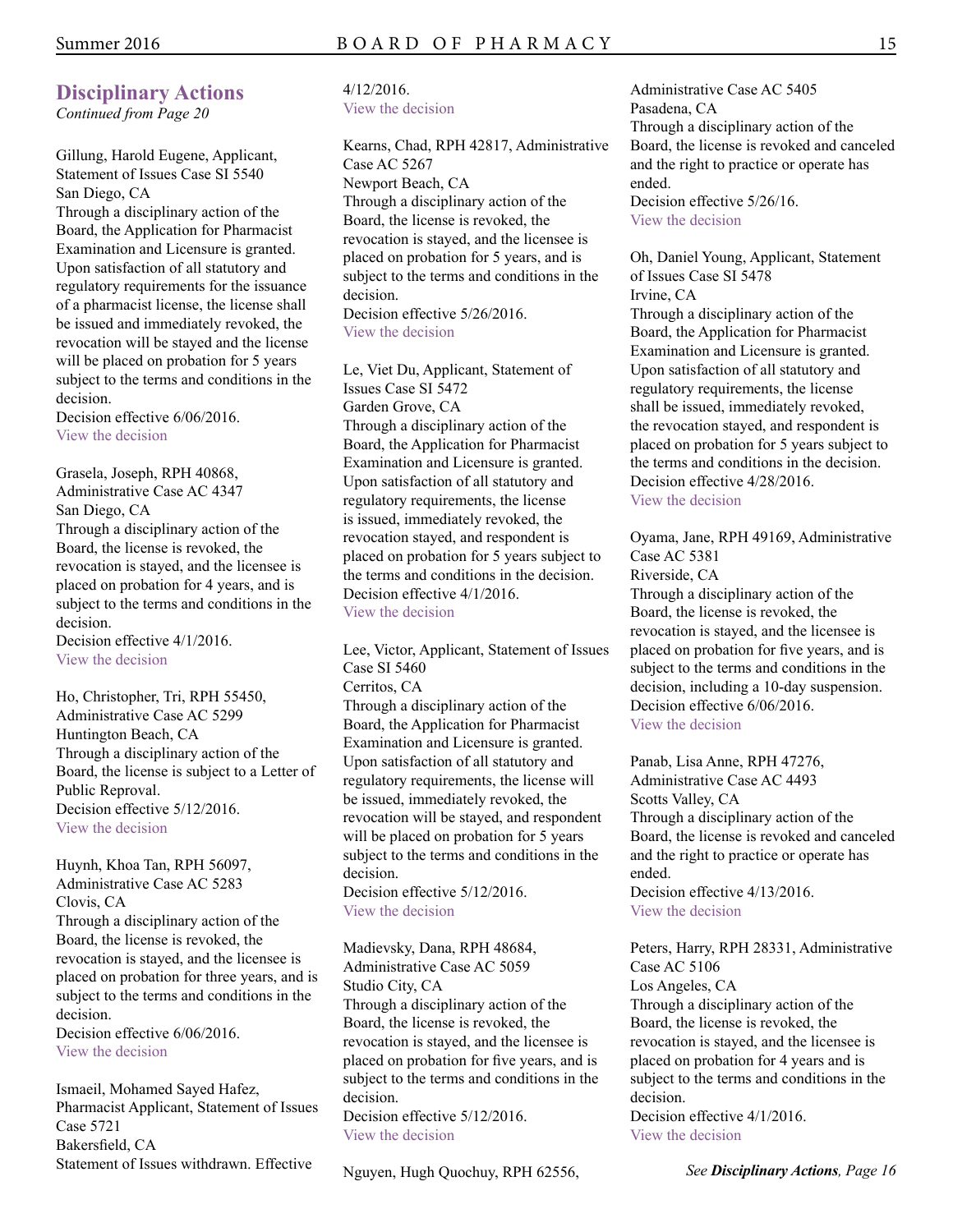*Continued from Page 21* 

Stange, Stephen L., RPH 28242, Administrative Case AC 5294 Stockton, CA Through a disciplinary action of the Board, the license is revoked, the revocation is stayed, and the licensee is placed on probation for five years, and is subject to the terms and conditions in the decision. Decision effective  $6/06/2016$ .

[View the decision](http://www.pharmacy.ca.gov/enforcement/fy1415/ac145294_rph28242.pdf) 

Ta, Jamie Trang, RPH 59312, Administrative Case AC 5283 Clovis, CA Through a disciplinary action of the Board, the license is revoked, the revocation is stayed, and the licensee is placed on probation for three years, and is subject to the terms and conditions in the decision.

Decision effective  $6/06/2016$ . [View the decision](http://www.pharmacy.ca.gov/enforcement/fy1415/ac145283_rph59312.pdf) 

Tran, Vinh Le, RPH 59831, Administrative Case AC 5295 Huntington Beach, CA Through a disciplinary action of the Board, the license is revoked, the revocation is stayed, and the licensee is placed on probation for five years, and is subject to the terms and conditions in the decision. Decision effective 5/12/2016.

[View the decision](http://www.pharmacy.ca.gov/enforcement/fy1415/ac145295.pdf) 

Youssef, Ali Hussein, RPH 64023, Administrative Case AC 5122 Granada Hills, CA Through a disciplinary action of the Board, the license is revoked and canceled and the right to practice or operate has ended. Decision effective date 5/23/2016. [View the Decision](http://www.pharmacy.ca.gov/enforcement/fy1314/ac135122.pdf) 

Yuen, James Po Kwong, RPH 43557, Administrative Case AC 5010 Walnut Creek, CA Through a disciplinary action of the board, the license is voluntarily surrendered. Decision effective 4/20/2016. [View the decision](http://www.pharmacy.ca.gov/enforcement/fy1314/ac135010.pdf) 

#### **Facility Licenses**

**Sites** 

Advance Medical Pharmacy, PHY 46345, Administrative Case AC 5010 Walnut Creek, CA Through a disciplinary action of the Board, the license is voluntarily surrendered, however, the surrender is stayed until May 1, 2016, at which time the pharmacy shall be sold or closed. Decision effective 4/20/2016. [View the decision](http://www.pharmacy.ca.gov/enforcement/fy1314/ac135010.pdf) 

CDM Drugs, PHY 46007, Administrative Case AC 5267 Corona Del Mar, CA Through a disciplinary action of the Board, the license is voluntarily surrendered. Decision effective 5/26/2016. [View the decision](http://www.pharmacy.ca.gov/enforcement/fy1415/ac145267.pdf) 

CVS Pharmacy No. 5837, PHY 46780, Administrative Case AC 5299 Buena Park, CA Through a disciplinary action of the Board, the license is subject to a Letter of Public Reproval. Decision effective 5/12/2016. [View the decision](http://www.pharmacy.ca.gov/enforcement/fy1415/ac145299_phy46780.pdf) 

Dubin Medical, Inc., Applicant, Statement of Issues Case SI 5494 West Valley, UT Through a disciplinary action of the Board, the Application for a Non-Resident Wholesaler License is granted. Upon satisfaction of all statutory and regulatory requirements, the license will be issued, immediately revoked, the revocation will be stayed, and respondent will be placed on probation for 5 years subject to the terms and conditions in the decision. Decision effective 5/12/2016 [View the decision](http://www.pharmacy.ca.gov/enforcement/fy1415/si145494.pdf) 

Dubin Medical, Inc., WLS 6797, Administrative Case AC 4577 San Diego, CA Through a disciplinary action of the Board, the license is revoked, the revocation is stayed, and the license is placed on probation for three years, and is subject to the terms and conditions in the decision. Decision effective 5/12/2016. [View the decision](http://www.pharmacy.ca.gov/enforcement/fy1213/ac124577.pdf) 

Jefferson Plaza Pharmacy, PHY 11062, Administrative Case AC 5113 Redwood City, CA Through a disciplinary action of the Board, the license is revoked and canceled and the right to practice or operate has ended. Decision effective 4/8/2016. [View the decision](http://www.pharmacy.ca.gov/enforcement/fy1314/ac135113.pdf) 

Kerr's Pharmacy, PHY 35423, Administrative Case AC 5106 Los Angeles, CA Through a disciplinary action of the Board, the license is revoked, the revocation is stayed, and the licensee is placed on probation for 4 years and is subject to the terms and conditions in the decision. Decision effective 4/1/2016. [View the decision](http://www.pharmacy.ca.gov/enforcement/fy1314/ac135106.pdf) 

KVP Pharmacy, Inc., PHY 50535, Administrative Case AC 4802 Glendale, CA Through a disciplinary action of the Board, the license is voluntarily surrendered. Decision effective  $5/6/2016$ . [View the decision](http://www.pharmacy.ca.gov/enforcement/fy1213/ac124802_phy50535.pdf) 

Los Angeles County Harbor UCLA Medical Center Pharmacy, HPE 4775, Administrative Case AC 5199 Torrance, CA Through a disciplinary action of the Board, the license is revoked, the revocation is stayed, and the license is placed on probation for 3 years, and is subject to the terms and conditions in the decision. Decision effective  $4/20/2016$ .

[View the decision](http://www.pharmacy.ca.gov/enforcement/fy1314/ac135199.pdf) 

Pharmacy Care Concepts, PHY 51484, Administrative Case AC 5294 Stockton, CA Through a disciplinary action of the Board, the license is revoked, the revocation is stayed, and the licensee is placed on probation for three years, and is subject to the terms and conditions in the decision.

Decision effective  $6/06/2016$ . [View the decision](http://www.pharmacy.ca.gov/enforcement/fy1415/ac145294_phy51484.pdf)